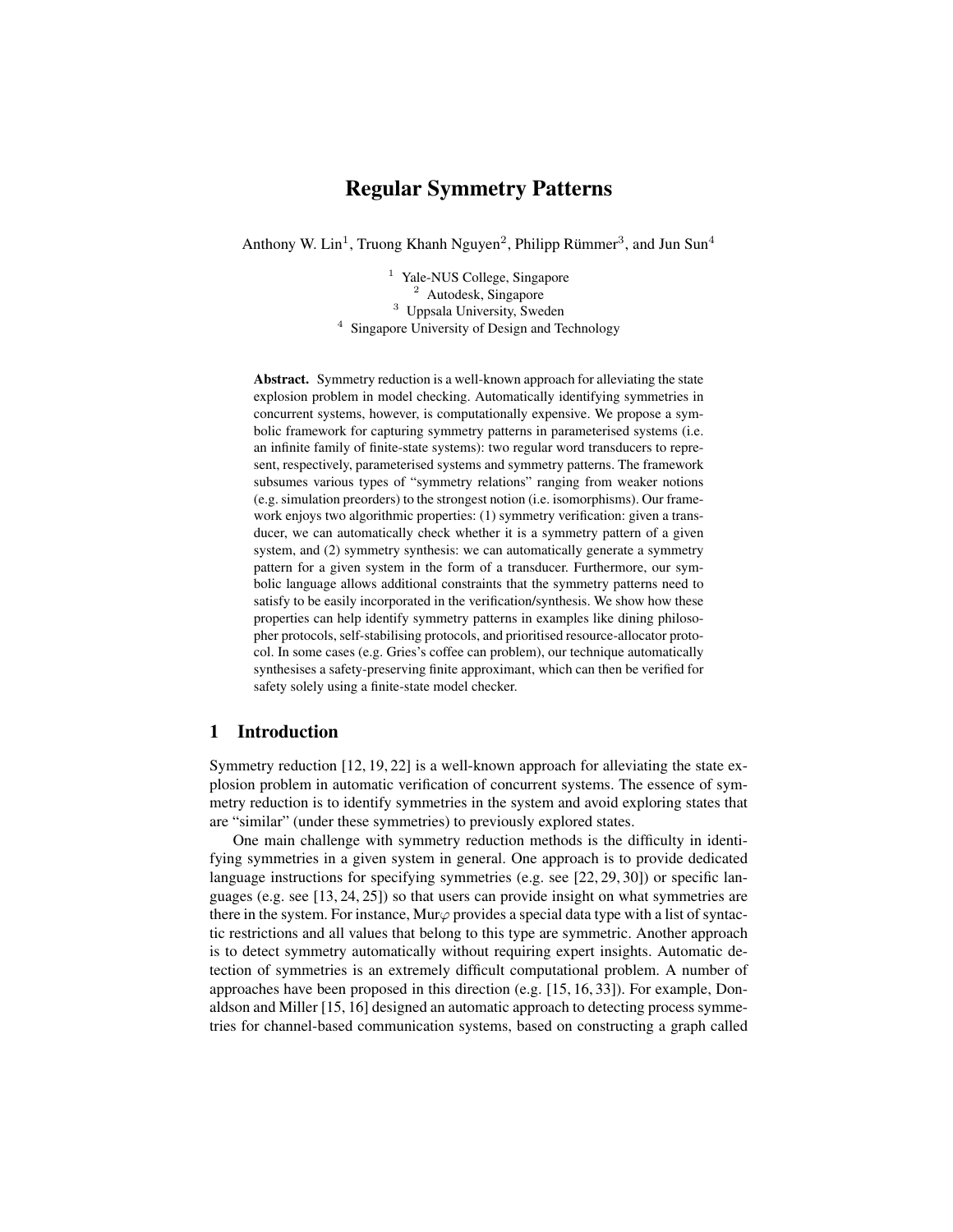*static channel diagram* from a Promela model whose automorphisms correspond to symmetries in the model. Nonetheless, it is clear from their experiments that existing approaches work only for small numbers of processes.

In practice, concurrent systems are often obtained by replicating a generic behavioral description [32]. For example, a prioritised resource-allocator protocol [14, Section 4.4] provides a description of an allocator program and a client program in a network with a star topology (allocator in the center), from which a concurrent system with 1 allocator and m clients (for any given  $m \in \mathbb{Z}_{>0}$ ) can be generated. This is in fact the standard setting of parameterised systems (e.g. see [4, 31]), which are symbolic descriptions of infinite families  $\{\mathfrak{S}_i\}_{i=1}^{\infty}$  of transition systems  $\mathfrak{S}_i$  that can be generated by instantiating some parameters (e.g. the number of processes).

Adopting this setting of parameterised systems, we consider the problem of formulating and generating symbolic *symmetry patterns*, abstract descriptions of symmetries that can be instantiated to obtain concrete symmetries for every instance of a parameterised system. A formal language to specify symmetry patterns should be able to capture interesting symmetry patterns, e.g., that each instance  $\mathfrak{S}_i$  of the parameterised system  $\mathfrak{S} = {\mathfrak{S}_i}_{i=1}^\infty$  exhibits the full symmetry  $S_n$  (i.e. invariant under permuting the locations of the processes). Ideally, such a language  $\mathcal L$  should also enjoy the following algorithmic properties: (1) *symmetry verification*, i.e., given a symmetry pattern  $P \in \mathcal{L}$ , we can automatically check whether  $P$  is a symmetry pattern of a given parameterised system, and (2) *symmetry synthesis*: given a parameterised system, we can automatically generate symmetry patterns  $P \in \mathcal{L}$  that the system exhibits. In particular, if  $\mathcal{L}$  is sufficiently expressive to specify commonly occuring symmetry patterns, Property (1) would allow us to automatically compute which common symmetry patterns hold for a given parameterised system. In the case when symmetry patterns might be less obvious, Property (2) would allow us to identify further symmetries that are satisfied by the given parameterised systems. To the best of our knowledge, to date no such languages have been proposed.

Contribution: We propose a general symbolic framework for capturing symmetry patterns for parameterised systems. The framework uses *finite-state letter-to-letter word transducers* to represent *both* parameterised systems and symmetry patterns. In the sequel, symmetry patterns that are recognised by transducers are called *regular symmetry patterns*. Based on extensive studies in regular model checking (e.g. see [1, 4, 27, 31]), finite-state word transducers are now well-known to be good symbolic representations of parameterised systems. Moreover, equivalent logic-based (instead of automatabased) formalisms are also available, e.g., LTL(MSO) [3] which can be used to specify parameterised systems and properties (e.g. safety and liveness) in a convenient way. In this paper, we show that transducers are not only also sufficiently expressive for representing many common symmetry patterns, but they enjoy the two aforementioned desirable algorithmic properties: automatic symmetry verification and synthesis.

There is a broad spectrum of notions of "symmetries" for transition systems that are of interest to model checking. These include simulation preorders (a weak variant) and isomorphisms (the strongest), e.g., see [6]. We suggest that transducers are not only sufficiently powerful in expressing many such notions of symmetries, but they are also a flexible symbolic language in that constraints (e.g. the symmetry pattern is a bijection) can be easily added to or relaxed from the specification. In this paper, we shall illustrate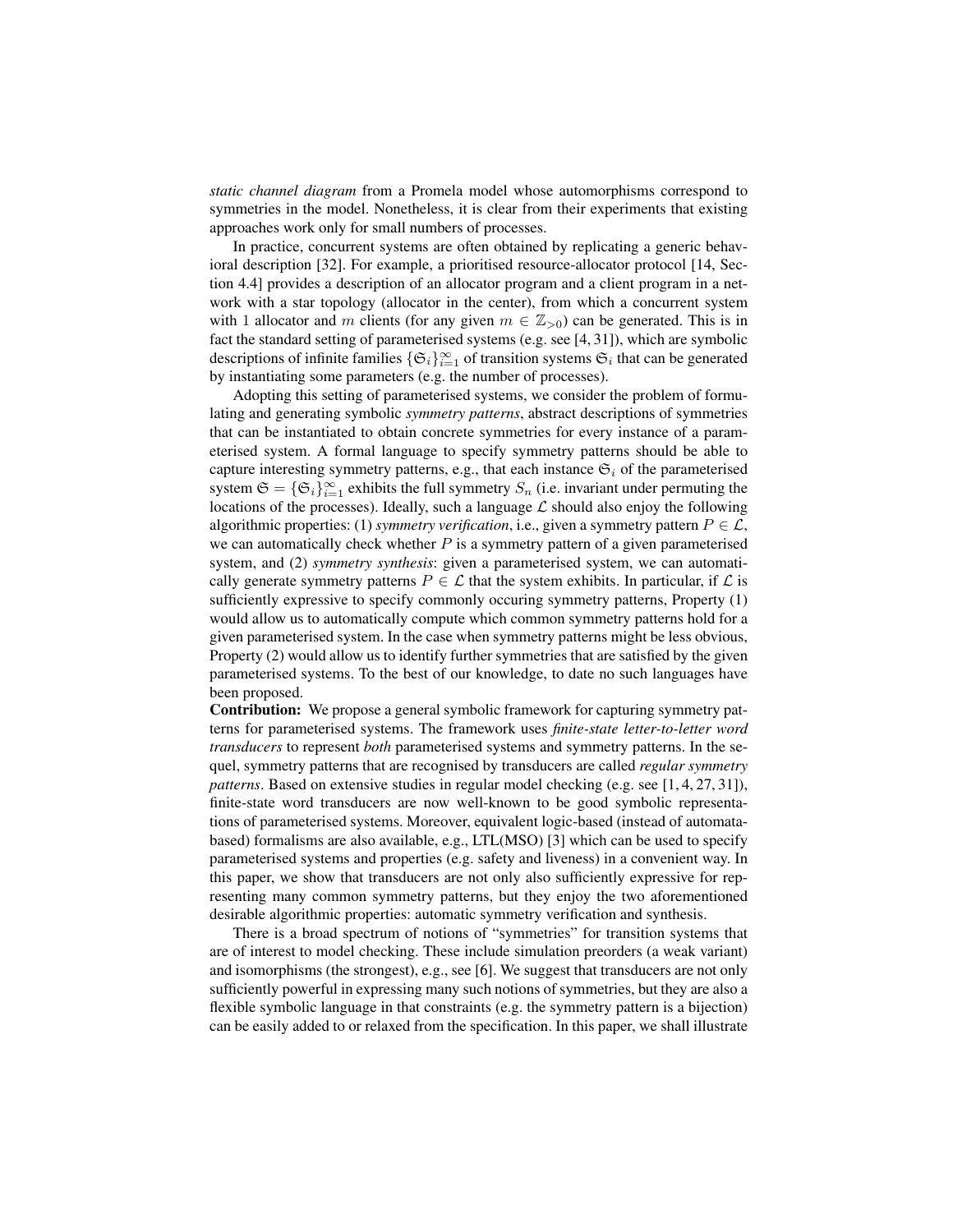this point by handling simulation preorders and isomorphisms (i.e. bijective simulation preorders) within the same framework. Another notable point of our symbolic language is its ability to specify that the simulation preorder gives rise to an *abstracted system* that is finite-state and preserves non-safety (i.e. if the original system is not safe, then so is the abstracted system). In other words, *we can specify that the symmetry pattern reduces the infinite-state parameterised system to a finite-state system*. Safety of finitestate systems can then be checked using standard finite-state model checkers.

We next show how to specialise our framework to *process symmetries* [12, 19, 22]. Roughly speaking, a process symmetry for a concurrent system  $\mathfrak S$  with n processes is a permutation  $\pi : [n] \to [n]$  (where  $[n] := \{1, \ldots, n\}$ ) such that the behavior of  $\mathfrak S$  is invariant under permuting the process indices by  $\pi$  (i.e. the resulting system is isomorphic to the original one under the natural bijection induced by  $\pi$ ). For example, if the process indices of clients in the aforementioned resource-allocator protocol with 1 allocator and m clients are  $1, \ldots, m+1$ , then any permutation  $\pi : [m+1] \rightarrow [m+1]$  that fixes 1 is a process symmetry for the protocol. The set of such process symmetries is a permutation group on  $[m+1]$  (under functional composition) generated by the following two permutations specified in standard cyclic notations:  $(2, 3)$  and  $(2, 3, \ldots, m + 1)$ . This is true for *every value of*  $m \geq 2$ . In addition, finite-state model checkers represent symmetry permutation groups by their (often exponentially more succinct) finite set of generators. Thus, if  $\mathfrak{S} = {\mathfrak{S}_n}_{n=1}^\infty$  is a parameterised system where  $\mathfrak{S}_n$  is the instance with n processes, we represent the *parameterised symmetry groups*  $\mathcal{G} = \{G_n\}_{n=1}^{\infty}$  (where  $G_n$  is the process symmetry group for  $\mathfrak{S}_n$ ) by a finite list of regular symmetry patterns that generate  $G$ . We postulate that commonly occuring parameterised process symmetry groups (e.g. full symmetry groups and rotations groups) can be captured in this framework, e.g., parameterised symmetry groups for the aforementioned resource-allocator protocol can be generated by the symmetry patterns  $\{(2,3)(4)\cdots(m+1)\}_{m>3}$  and  $\{(2, 3, \ldots, m + 1)\}_{m \geq 3}$ , which can be easily expressed using transducers. Thus, using our symmetry verification algorithm, commonly occuring process symmetries for a given parameterised system could be automatically identified.

The aforementioned approach of checking a given parameterised system against a "library" of common regular symmetry patterns has two problems. Firstly, some common symmetry patterns are not regular, e.g., reflections. To address this, we equip our transducers with an unbounded pushdown stack. Since pushdown transducers in general cannot be synchronised [5] (a crucial property to obtain our symmetry verification algorithm), we propose a restriction of pushdown transducers for which we can recover automatic symmetry verification. Secondly, there are many useful but subtle symmetry patterns in practice. To address this, we propose the use of our symmetry synthesis algorithm. Since a naive enumeration of all transducers with  $k = 1, \ldots, n$  states does not scale, we devise a CEGAR loop for our algorithm in which a SAT-solver provides a candidate symmetry pattern (perhaps satisfying some extra constraints) and an automatabased algorithm either verifies the correctness of the guess, or returns a counterexample that can be further incorporated into the guess of the SAT-solver.

We have implemented our symmetry verification/synthesis algorithms and demonstrated its usefulness in identifying regular symmetry patterns for examples like dining philosopher protocols, self-stabilising protocols, resource-allocator protocol, and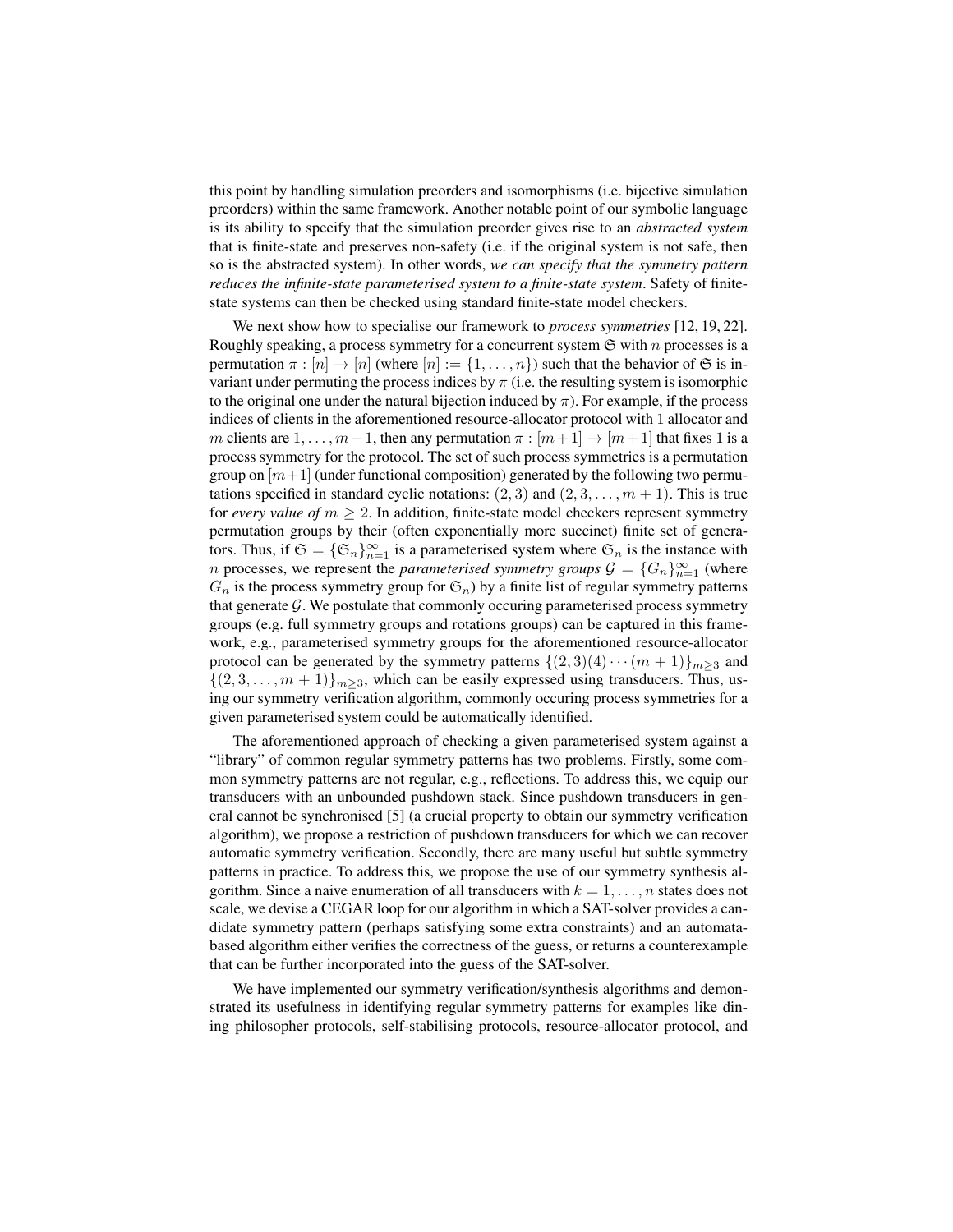Gries's coffee can problem. In the case of the coffee can problem, we managed to obtain a reduction from the infinite system to a finite-state system.

Related Work: Our work is inspired by regular model checking (e.g. [1, 3, 4, 31]), which focuses on symbolically computing the sets of reachable configurations of parameterised systems as regular languages. Such methods are generic, but are not guaranteed to terminate in general. As in regular model checking, our framework uses transducers to represent parameterised systems. However, instead of computing their sets of reachable configurations, our work finds symmetry patterns of the parameterised systems, which can be exploited by an explicit-state finite-state model checker to verify the desired property over finite instances of the system (see [32] for more details). Although our verification algorithm is guaranteed to terminate in general (in fact, in polynomialtime assuming the parameterised system is given as a DFA), our synthesis algorithm only terminates when we fix the number of states for the transducers. Finding process symmetry patterns is often easier since there are available tools for finding symmetries for finite (albeit small) instances of the systems (e.g. [15, 16, 33]).

Another related line of works is "cutoff techniques" (e.g. see [17, 18] and the survey [31]), which allows one to reduce verification of parameterised systems into verification of finitely many instances (in some cases,  $\leq 10$  processes). These works usually assume verification of  $LT\&$  properties. Although such techniques are extremely powerful, the systems that can be handled using the techniques are often quite specific (e.g. see [31]).

Organisation: Section 2 contains preliminaries. In Section 3, we present our framework of regular symmetry patterns. In Section 4 (resp. Section 5), we present our symmetry verification algorithm (resp. synthesis) algorithms. Section 6 discusses our implementation and experiment results. Section 7 concludes with future work. Due to space constraints, some details are relegated into the full version [28].

# 2 Preliminaries

**General notations.** For two given natural numbers  $i \leq j$ , we define  $[i, j] = \{i, i + j\}$  $1, \ldots, j$ . Define  $[k] = [1, k]$ . Given a set S, we use  $S^*$  to denote the set of all finite sequences of elements from  $S$ . The set  $S^*$  always includes the empty sequence which we denote by  $\epsilon$ . Given two sets of words  $S_1, S_2$ , we use  $S_1 \cdot S_2$  to denote the set  $\{v \cdot w \mid v \in S_1, w \in S_2\}$  of words formed by concatenating words from  $S_1$  with words from  $S_2$ . Given two relations  $R_1, R_2 \subseteq S \times S$ , we define their composition as  $R_1 \circ R_2 = \{(s_1, s_3) \mid \exists s_2 \ldotp (s_1, s_2) \in R_1 \land (s_2, s_3) \in R_2\}$ . Given a subset  $X \subseteq S$ , we define the image  $R(X)$  (resp. preimage  $R^{-1}(X)$ ) of X under R as the set {s  $\in$  $S$  | ∃s'.  $(s', s) \in R$ } (resp.  $\{s' \in S \mid \exists s$ .  $(s', s) \in R\}$ ). Given a finite set  $S =$  ${s_1, \ldots, s_n}$ , the *Parikh vector*  $\mathbb{P}(v)$  of a word  $v \in S^*$  is the vector  $(|v|_{s_1}, \ldots, |v|_{s_n})$ of the number of occurrences of the elements  $s_1, \ldots, s_n$ , respectively, in v.

Transition systems Let ACT be a finite set of *action symbols*. A *transition system* over ACT is a tuple  $\mathfrak{S} = \langle S; \{ \rightarrow \}_{a \in \text{ACT}} \rangle$ , where S is a set of *configurations*, and  $\rightarrow_a \subseteq S \times S$  is a binary relation over S. We use  $\rightarrow$  to denote the relation  $(\bigcup_{a \in \mathsf{ACT}} \rightarrow_a)$ . In the sequel, we will often only consider the case when  $|ACT| = 1$  for simplicity. The notation  $\rightarrow^+$  (resp.  $\rightarrow^*$ ) is used to denote the transitive (resp. transitive-reflexive)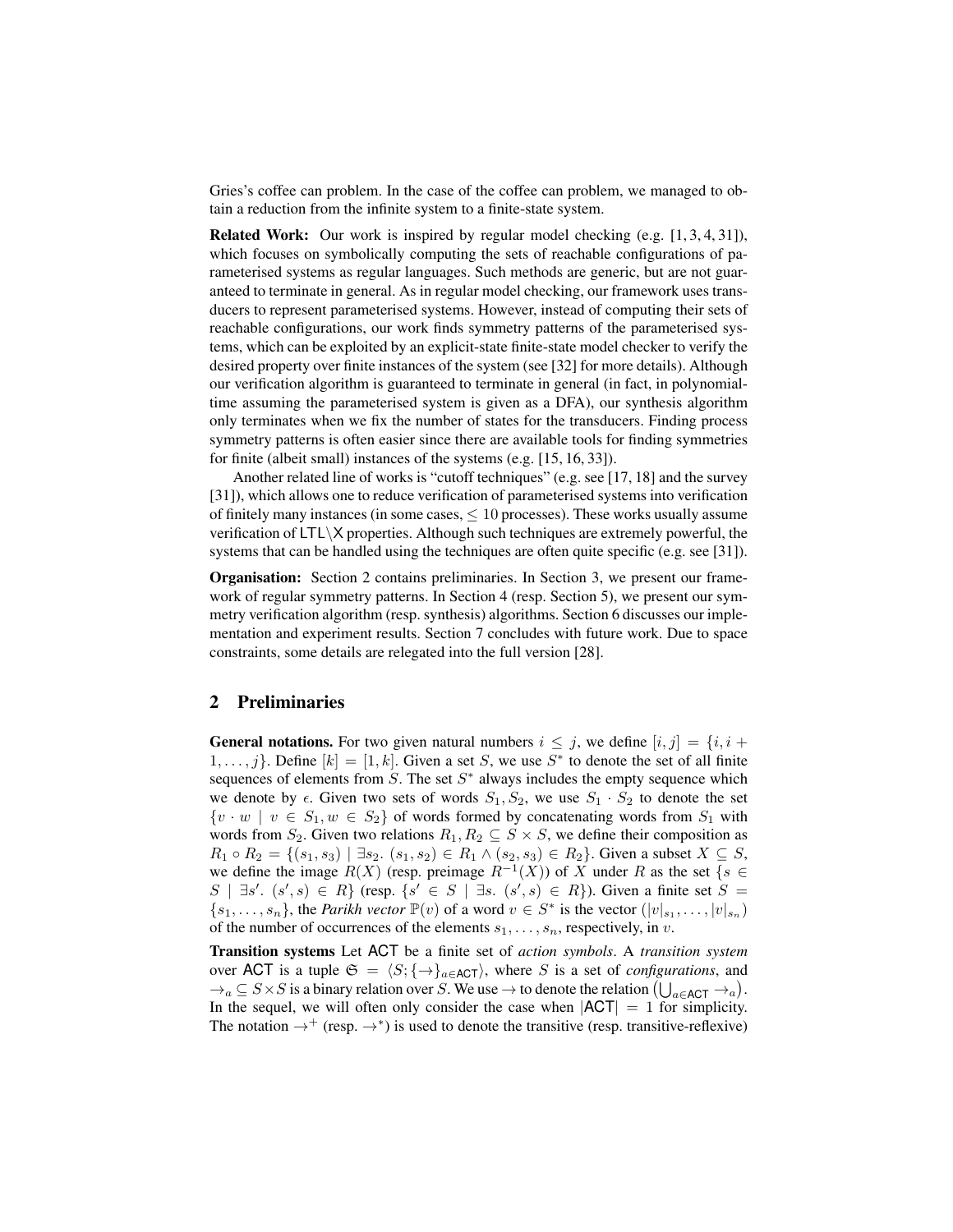closure of  $\rightarrow$ . We say that a sequence  $s_1 \rightarrow \cdots \rightarrow s_n$  is a *path* (or *run*) in G (or in  $\rightarrow$ ). Given two paths  $\pi_1 : s_1 \rightarrow^* s_2$  and  $\pi_2 : s_2 \rightarrow^* s_3$  in  $\rightarrow$ , we may concatenate them to obtain  $\pi_1 \odot \pi_2$  (by gluing together  $s_2$ ). In the sequel, for each  $S' \subseteq S$  we use the notation  $post^*_{\rightarrow}(S')$  to denote the set of configurations  $s \in S$  reachable in G from some  $s \in S$ .

Words, automata, and transducers. We assume basic familiarity with word automata. Fix a finite alphabet  $\Sigma$ . For each finite word  $w = w_1 \dots w_n \in \Sigma^*$ , we write  $w[i, j]$ , where  $1 \leq i \leq j \leq n$ , to denote the segment  $w_i \dots w_j$ . Given a (nondeterministic finite) automaton  $\mathcal{A} = (\Sigma, Q, \delta, q_0, F)$ , a run of  $\mathcal{A}$  on w is a function  $\rho : \{0, \ldots, n\} \to$ Q with  $\rho(0) = q_0$  that obeys the transition relation  $\delta$ . We may also denote the run  $\rho$  by the word  $\rho(0) \cdots \rho(n)$  over the alphabet Q. The run  $\rho$  is said to be *accepting* if  $\rho(n) \in F$ , in which case we say that the word w is *accepted* by A. The language  $L(A)$ of  $A$  is the set of words in  $\Sigma^*$  accepted by  $A$ . In the sequel, we will use the standard abbreviations DFA/NFA (Deterministic/Nondeterministic Finite Automaton).

Transducers are automata that accept binary relations over words [8, 9] (a.k.a. "letter-to-letter" automata, or synchronised transducers). Given two words  $w =$  $w_1 \ldots w_n$  and  $w' = w'_1 \ldots w'_m$  over the alphabet  $\Sigma$ , let  $k = \max\{n, m\}$  and  $\Sigma_{\#} := \Sigma \cup \{\#\}$ , where  $\#$  is a special padding symbol not in  $\Sigma$ . We define a word  $w \otimes w'$  of length k over alphabet  $\Sigma_{\#} \times \Sigma_{\#}$  as follows:

$$
w \otimes w' = (a_1, b_1) \dots (a_k, b_k), \text{ where } a_i = \begin{cases} w_i & i \leq n \\ \# & i > n, \end{cases} \text{ and } b_i = \begin{cases} w'_i & i \leq m \\ \# & i > m. \end{cases}
$$

In other words, the shorter word is padded with  $\#$ 's, and the *i*th letter of  $w \otimes w'$  is then the pair of the *i*th letters of padded  $w$  and  $w'$ . A *transducer* (a.k.a. letter-to-letter automaton) is simply a finite-state automaton over  $\Sigma_{\#} \times \Sigma_{\#}$ , and a binary relation  $R \subseteq \Sigma^* \times \Sigma^*$  is *regular* if the set  $\{w \otimes w' : (w, w') \in R\}$  is accepted by a letter-to-letter automaton. The relation R is said to be *length-preserving* if R only relates words of the same length  $[4]$ , i.e., that any automaton recognising R consumes no padded letters of the form  $(a, \#)$  or  $(\#, a)$ . In the sequel, for notation simplicity, we will confuse a transducer and the binary relation that it recognises (i.e.  $R$  is used to mean both).

Finally, notice that the notion of regular relations can be easily extended to  $r$ -ary relations R for each positive integer  $r$  (e.g. see [8,9]). To this end, the input alphabet of the transducer will be  $\Sigma_{\#}^r$ . Similarly, for R to be regular, the set  $\{w_1 \otimes \cdots \otimes w_r$ :  $(w_1, \ldots, w_r) \in R$  of words over the alphabet  $\Sigma^r$  must be regular.

Permutation groups. We assume familiarity with basic group theory (e.g. see [11]). A *permutation* on [n] is any bijection  $\pi : [n] \to [n]$ . The set of all permutations on [n] forms the *(nth) full symmetry group*  $S_n$  under functional composition. A *permutation group* on [n] is any set of permutations on [n] that is a subgroup of  $S_n$  (i.e. closed under composition). A *generating set* for a permutation group G on [n] is a finite set X of permutations (called *generators*) such that each permutation in G can be expressed by taking compositions of elements in  $X$ . In this case, we say that  $G$  can be generated by X. A word  $w = a_0 \dots a_{k-1} \in [n]^*$  containing distinct elements of  $[n]$  (i.e.  $a_i \neq a_j$ ) if  $i \neq j$ ) can be used to denote the permutation that maps  $a_i \mapsto a_{i+1 \mod k}$  for each  $i \in [0, k)$  and fixes other elements of [n]. In this case, w is called a *cycle* (more precisely,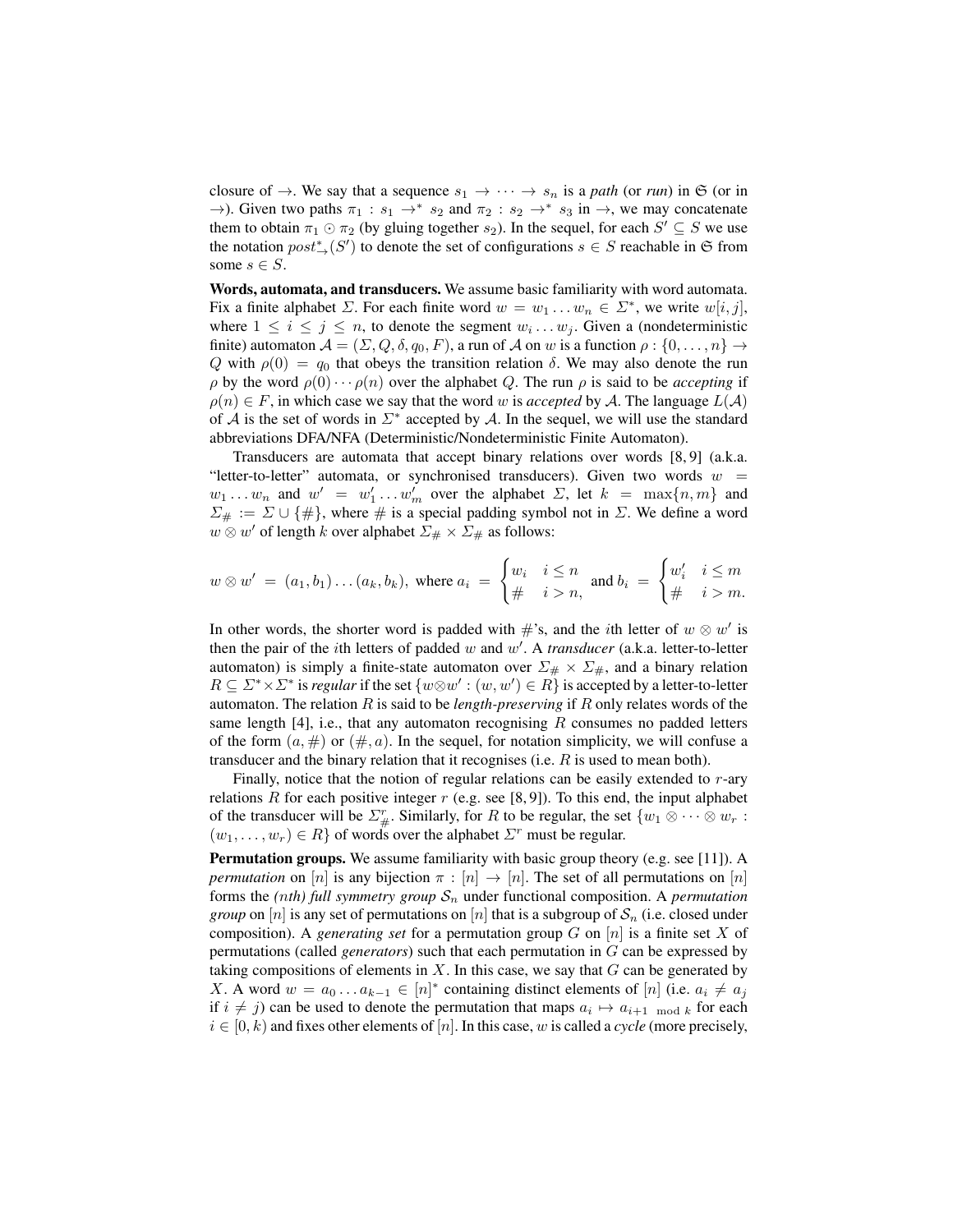k-cycle or *transposition* in the case when  $k = 2$ ), which we will often write in the standard notation  $(a_0, \ldots, a_{k-1})$  so as to avoid confusion. Any permutation can be written as a composition of disjoint cycles [11]. In addition, it is known that  $S_n$  can be generated by the set  $\{(1, 2), (1, 2, \ldots, n)\}$ . Each subgroup G of  $S_n$  acts on the set  $\Sigma^n$ (over any finite alphabet  $\Sigma$ ) under the group action of permuting indices, i.e., for each  $\pi \in G$  and  $\mathbf{v} = (a_1, \dots, a_n) \in \Sigma^n$ , we define  $\pi \mathbf{v} := (a_{\pi^{-1}(1)}, \dots, a_{\pi^{-1}(n)})$ . That way, each  $\pi$  induces the bijection  $f_{\pi}: \Sigma^n \to \Sigma^n$  such that  $f_{\pi}(\mathbf{v}) = \pi \mathbf{v}$ .

Given a permutation group G on [n] and a transition system  $\mathfrak{S} = \langle S; \rightarrow \rangle$  with state space  $S = \Sigma^n$ , we say that G is *G*-invariant if the bijection  $f_\pi : \Sigma^n \to \Sigma^n$ induced by each  $\pi \in G_n$  is an automorphism on G, i.e.,  $\forall v, w \in S: v \rightarrow w$  implies  $f_{\pi}(v) \rightarrow f_{\pi}(w).$ 

### 3 The formal framework

This section describes our symbolic framework regular symmetry patterns.

### 3.1 Representing parameterised systems

As is standard in regular model checking [1, 4, 31], we use length-preserving transducers to represent parameterised systems. As we shall see below, we will use non-lengthpreserving transducers to represent symmetry patterns.

**Definition 1** (Automatic transition systems<sup>5</sup>). A transition system  $\mathfrak{S}$  =  $\langle S; \{\rightarrow\}\$ <sub>a∈ACT</sub> $\rangle$  *is said to be (length-preserving) automatic if S is a regular set over a finite alphabet*  $\Sigma$  *and each relation*  $\rightarrow_a$  *is given by a transducer over*  $\Sigma$ *.* 

More precisely, the parameterised system defined by  $\mathfrak S$  is the family  $\{\mathfrak S_n\}_{n>0}$  with  $\mathfrak{S}_n = \langle S_n; \to_{a,n} \rangle$ , where  $S_n := S \cap \Sigma^n$  is the set of all words in S of length n and  $\rightarrow_{a,n}$  is the transition relation  $\rightarrow_a$  restricted to  $S_n$ . In the sequel, for simplicity we will mostly consider examples when  $|ACT| = 1$ . When the meaning is understood, we shall confuse the notation  $\rightarrow_a$  for the transition relation of G and the transducer that recognises it. To illustrate our framework and methods, we shall give three examples of automatic transition systems (see [3, 31] for numerous other examples).

*Example 1.* We describe a prioritised resource-allocator protocol [14, Section 4.4], which is a simple mutual exclusion protocol in network with a star topology. The protocol has one allocator and m clients. Initially, each process is in an *idle* state. However, clients might from time to time *request* for an access to a resource (*critical section*), which can only be used by one process at a time. For simplicity, we will assume that there is only one resource shared by all the clients. The allocator manages the use of the resource. When a request is lodged by a client, the allocator can allow the client to use the resource. When the client has finished using the resource, it will send a message to the allocator, which can then allow other clients to use the resource.

To model the protocol as a transducer, we let  $\Sigma = \{i, r, c\}$ , where i stands for "idle",  $r$  for "request", and  $c$  for "critical". Allocator can be in either the state  $i$  or

 $<sup>5</sup>$  Length-preserving automatic transition systems are instances of automatic structures [8, 9]</sup>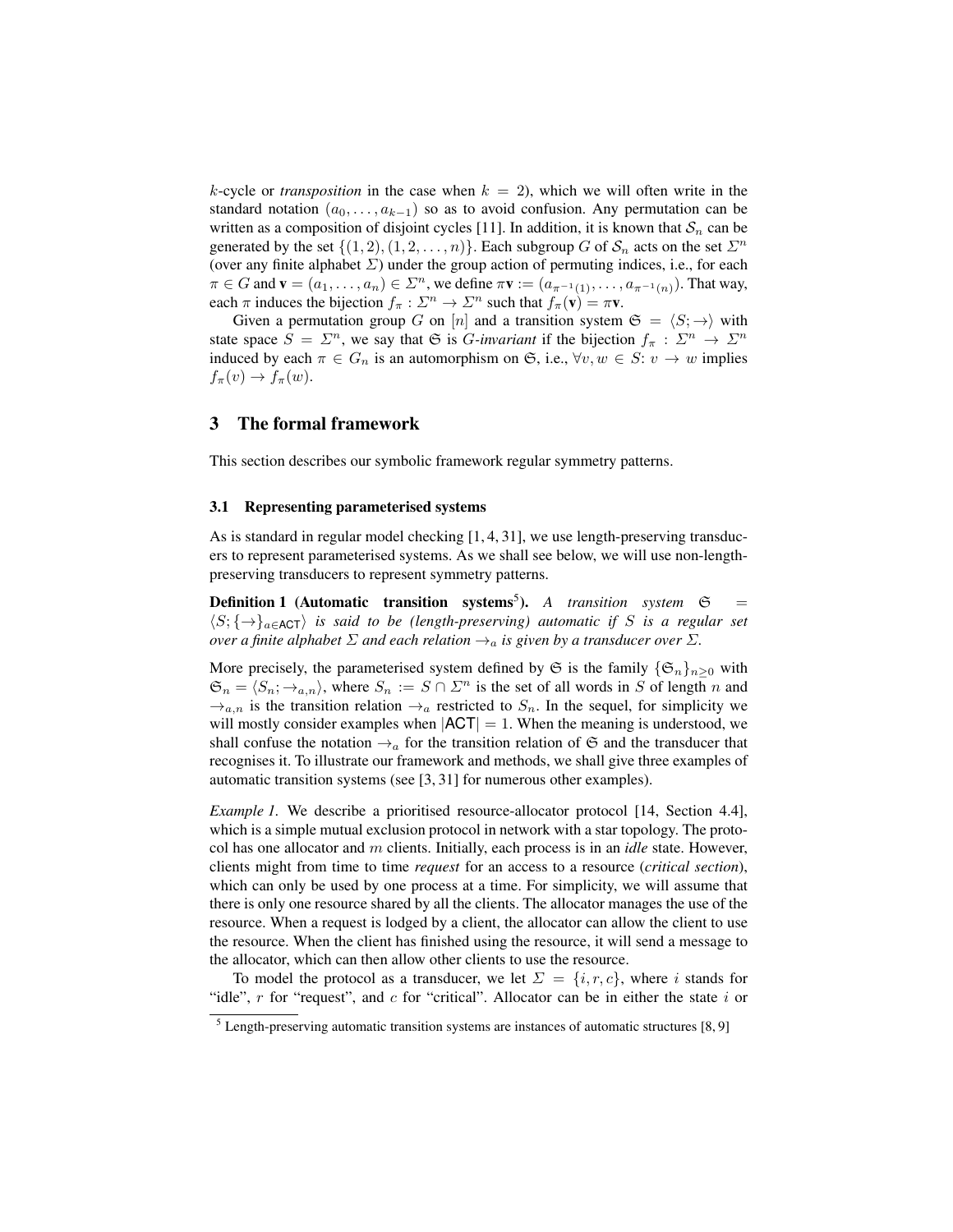the state c, while a client can be in one of the three states in  $\Sigma$ . A valid configuration is a word aw, where  $a \in \{i, c\}$  represents the state of the allocator and  $w \in \Sigma^*$ represents the states of the |w| clients (i.e. each position in w represents a state of a client). Letting  $I = \{(a, a) : a \in \Sigma\}$  (representing idle local transitions), the transducer can be described by a union of the following regular expressions:

- $-I^+(i, r)I^*$  a client requesting for a resource.
- $(i, c)I^*(r, c)I^*$  a client request granted by the allocator.
- $-(c, i)I^*(c, i)I^*$  the client has finished using the resource.

*Example 2.* We describe Israeli-Jalfon self-stabilising protocol [23]. The original protocol is probabilistic, but since we are only interested in reachability, we may use nondeterminism to model randomness. The protocol has a ring topology, and each process either holds a token (denoted by  $\top$ ) or does not hold a token (denoted by  $\bot$ ). Dynamics is given by the following rules:

- $-$  A process  $P$  holding a token can pass the token to either the left or the right neighbouring process  $P'$ , provided that  $P'$  does not hold a token.
- If two neighbouring processes  $P_1$  and  $P_2$  hold tokens, the tokens can be merged and kept at process  $P_1$ .

We now provide a transducer that formalises this parameterised system. Our relation is on words over the alphabet  $\Sigma = {\{\perp, \top\}}$ , and thus a transducer is an automaton that runs over  $\Sigma \times \Sigma$ . In the following, we use  $I := \{(\top, \top), (\bot, \bot)\}\.$  The automaton is given by a union of the following regular expressions:

$$
\begin{array}{ccccccccc} & - & I^*(\top, \bot)(\bot, \top)I^* & & - & I^*(\top, \top)(\top, \bot)I^* & & - & (\top, \bot)I^*(\bot, \top) \\ & - & I^*(\bot, \top)(\top, \bot)I^* & & - & (\bot, \top)I^*(\top, \bot) & & - & (\top, \bot)I^*(\top, \top) & & \square \end{array}
$$

*Example 3.* Our next example is the classical David Gries's coffee can problem, which uses two (nonnegative) integer variables  $x$  and  $y$  to store the number of black and white coffee beans, respectively. At any given step, if  $x + y \ge 2$  (i.e. there are at least two coffee beans), then two coffee beans are nondeterministically chosen. First, if both are of the same colour, then they are both discarded and a new black bean is put in the can. Second, if they are of a different colour, the white bean is kept and the black one is discarded. We are usually interested in the colour of the last bean in the can. We formally model Gries's coffee can problem as a transition system with domain  $\mathbb{N} \times \mathbb{N}$ and transitions:

- (a) if  $x \ge 2$ , then  $x := x 1$  and  $y := y$ .
- (b) if  $y \ge 2$ , then  $x := x + 1$  and  $y := y 2$ .
- (c) if  $x \ge 1$  and  $y \ge 1$ , then  $x := x 1$  and  $y := y$ .

To distinguish the colour of the last bean, we shall add self-loops to all configurations in  $\mathbb{N} \times \mathbb{N}$ , except for the configuration  $(1, 0)$ . We can model the system as a lengthpreserving transducer as follows. The alphabet is  $\Sigma := \Omega_x \cup \Omega_y$ , where  $\Omega_x := \{1_x, \perp_x\}$ and  $\Omega_y := \{1_y, \perp_y\}$ . A configuration is a word in the regular language  $1_x^* \perp_x^* 1_y^* \perp_y^*$ . For example, the configuration with  $x = 5$  and  $y = 3$ , where the maximum size of the integer buffers x and y is 10, is represented as the word  $(1_x)^5(\perp_x)^5(1_y)^3(\perp_y)^7$ . The transducer for the coffee can problem can be easily constructed.  $\Box$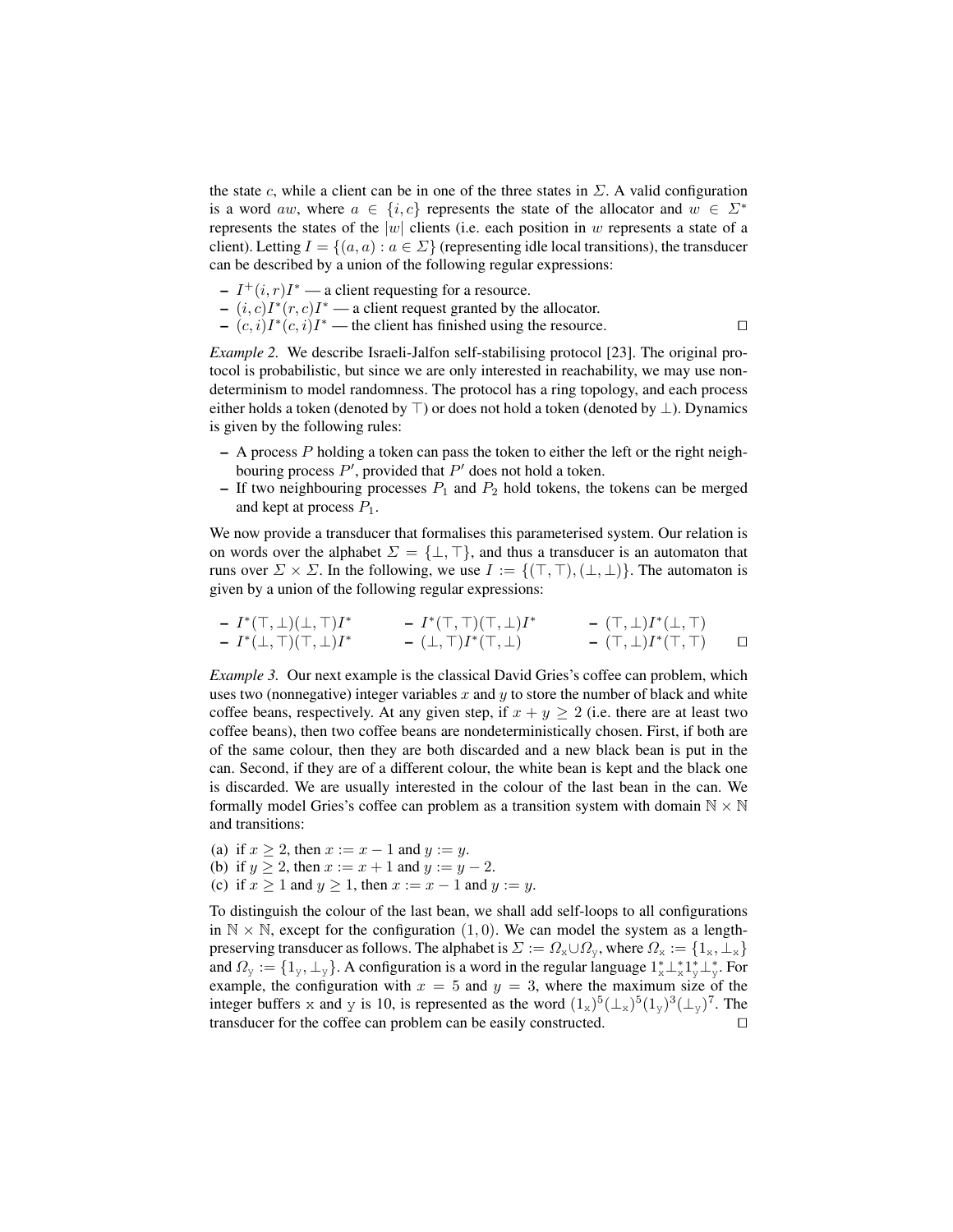#### 3.2 Representing symmetry patterns

**Definition 2.** Let  $\mathfrak{S} = \langle S; \to \rangle$  be a transition system with  $S \subseteq \Sigma^*$ . A symmetry pattern *for*  $\mathfrak{S} = \langle S; \rightarrow \rangle$  *is a simulation preorder*  $R \subseteq S \times S$  *for*  $\mathfrak{S}$ *, i.e., satisfying:* 

(S1) R respects each  $\rightarrow_a$ , i.e., for all  $v_1, v_2, w_1 \in S$ , if  $v_1 \rightarrow_a w_1$ , and  $(v_1, v_2) \in R$ , *then there exists*  $w_2 \in S$  *such that*  $(w_1, w_2) \in R$  *and*  $v_2 \rightarrow_a w_2$ *;* 

(S2) R is length-decreasing, i.e., for all  $v_1, v_2 \in S$ , if  $(v_1, v_2) \in R$ , then  $|v_1| \ge |v_2|$ .

*The symmetry pattern is said to be complete if additionally the relation is lengthpreserving and a bijective function.*

Complete symmetry patterns will also be denoted by functional notation  $f$ . In the case of complete symmetry pattern  $f$ , it can be observed that Condition (S1) also entails that  $f(v) \rightarrow_a f(w)$  implies  $v \rightarrow_a w$ . This condition does not hold in general for simulation preorders. We shall also remark that, owing to the well-known property of simulation preorders, symmetry patterns preserve non-safety. To make this notion more precise, we define the image of a transition system  $\mathfrak{S} = \langle S; \rightarrow \rangle$  (with  $S \subseteq \Sigma^*$ ) under the symmetry pattern R as the transition system  $\mathfrak{S}_1 = \langle S_1; \rightarrow_1 \rangle$  such that  $S_1 = R(S)$  and that  $\rightarrow_1$  is the restriction of  $\rightarrow$  to  $S_1$ .

**Proposition 1.** *Given two sets*  $I, F \subseteq \Sigma^*$ , *if*  $post^*_{\rightarrow_1}(R(I)) \cap R(F) = \emptyset$ , *then*  $post^*_{\rightarrow}(I) \cap F = \emptyset$ .

In other words, if  $\mathfrak{S}_1$  is safe, then so is  $\mathfrak{S}$ . In the case when  $\mathfrak{S}_1$  is finite-state, this check can be performed using a standard finite-state model checker. We shall define now a class of symmetry patterns under which the image  $\mathfrak{S}_1$  of the input transition system can be automatically computed.

**Definition 3 (Regular symmetry pattern).** A symmetry pattern  $R \subseteq S \times S$  for an *automatic transition system*  $\mathfrak{S} = \langle S; \rightarrow \rangle$  *is said to be regular if the relation* R *is regular.* 

**Proposition 2.** *Given an automatic transition system*  $\mathfrak{S} = \langle S; \rightarrow \rangle$  *(with*  $S \subseteq \Sigma^*$ ) *and a regular symmetry pattern*  $R \subseteq S \times S$ , the image of  $\mathfrak{S}$  *under* R *is an automatic transition system and can be constructed in polynomial-time.*

In particular, whether the image of  $G$  under R is a finite system can be automatically checked since checking whether the language of an NFA is finite can be done in polynomial-time. The proof of this proposition (in the full version) is a simple automata construction that relies on the fact that regular relations are closed under projections. We shall next illustrate the concept of regular symmetry patterns in action, especially for Israeli-Jalfon self-stabilising protocol and Gries's coffee can problem.

We start with Gries's coffee can problem (cf. Example 3). Consider the function  $f : (\mathbb{N} \times \mathbb{N}) \to (\mathbb{N} \times \mathbb{N})$  where  $f(x, y)$  is defined to be (i)  $(0, 1)$  if y is odd, (ii)  $(2, 0)$ if y is even and  $(x, y) \neq (1, 0)$ , and (iii)  $(1, 0)$  if  $(x, y) = (1, 0)$ . This is a symmetry pattern since the last bean for the coffee can problem is white iff  $y$  is odd. Also, that a configuration  $(x, y)$  with  $y \equiv 0 \pmod{2}$  and  $x > 1$  is mapped to  $(2, 0)$  is because  $(2, 0)$  has a self-loop, while  $(1, 0)$  is a dead end. It is easy to show that f is a regular symmetry pattern. To this end, we construct a transducer for each of the cases (i)–(iii). For example, the transducer handling the case  $(x, y)$  when  $y \equiv 1 \pmod{2}$  works as follows: simultaneously read the pair  $(v, w)$  of words and ensure that  $w = \perp_x \perp_y \perp_y \perp_y$  and  $v \in 1_{x}^{*}1_{x}^{*}1_{y}(1_{y}1_{y})^{*}1_{y}^{*}$ . As an NFA, the final transducer has  $\sim 10$  states.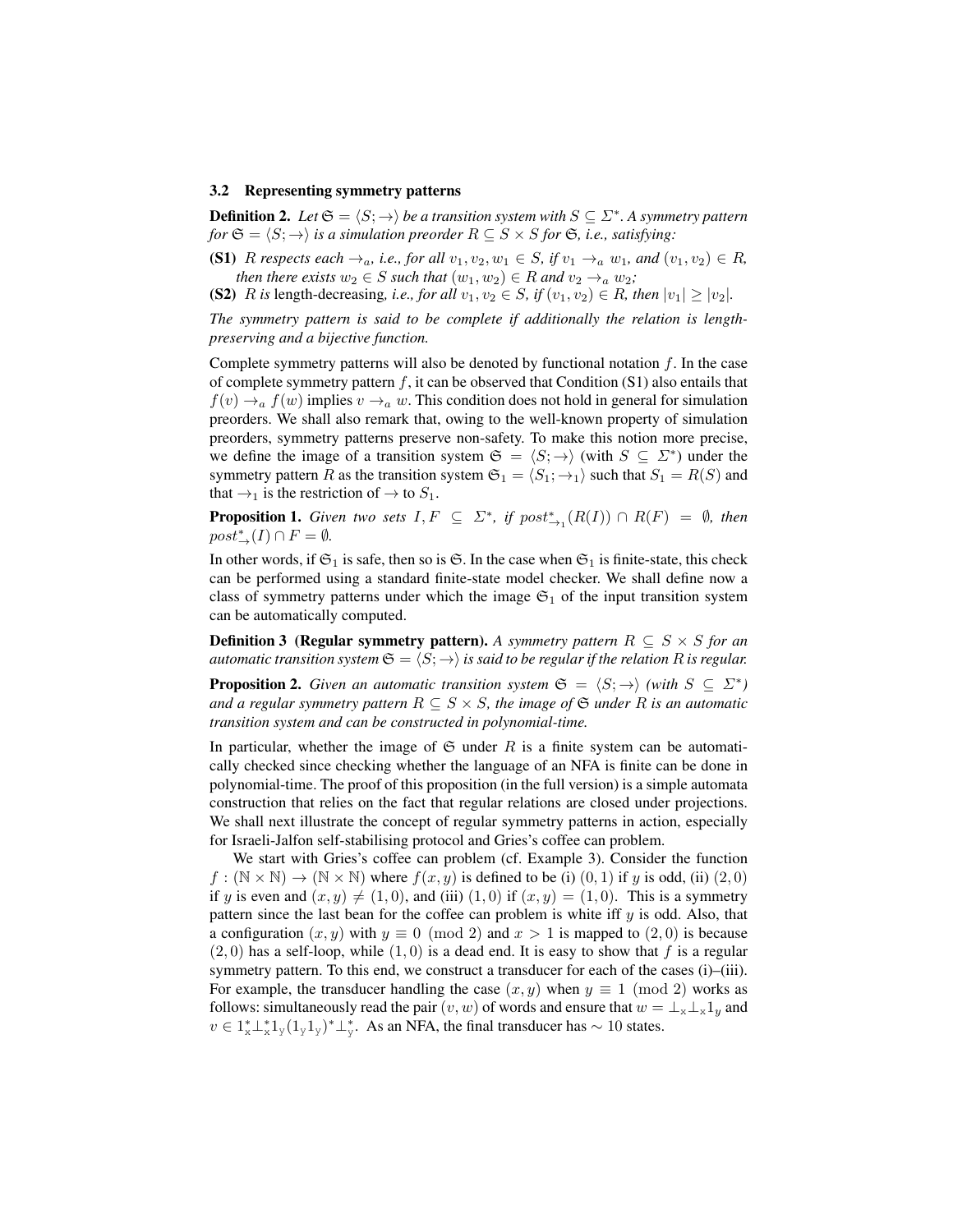*Process symmetry patterns.* We now apply the idea of regular symmetry patterns to capture process symmetries in parameterised systems. We shall show how this applies to Israeli-Jalfon self-stabilising protocol. A *parameterised permutation* is a family  $\bar{\pi} = {\pi_n}_{n \geq 1}$  of permutations  $\pi_n$  on [n]. We say that  $\bar{\pi}$  is *regular* if, for each alphabet  $\Sigma$ , the bijection  $f_{\overline{\pi}} : \Sigma^* \to \Sigma^*$  defined by  $f_{\overline{\pi}}(\mathbf{v}) := \pi_n \mathbf{v}$ , where  $\mathbf{v} \in \Sigma^n$ , is a regular relation. We say that  $\bar{\pi}$  is *effectively regular* if  $\bar{\pi}$  is regular and if there is an algorithm which, on input  $\Sigma$ , constructs a transducer for the bijection  $f_{\overline{x}}$ . As we shall only deal with effectively regular permutations, when understood we will omit mention of the word "effectively". As we shall see below, examples of effectively regular parameterised permutations include transpositions (e.g.  $\{(1,2)(3)\cdots(n)\}_n\geq 2$ ) and rotations  $\{(1, 2, \ldots, n)\}_{n \geq 1}.$ 

We now extend the notion of parameterised permutations to *parameterised symmetry groups*  $G := \{G_n\}_{n>1}$  for parameterised systems, i.e., each  $G_n$  is a permutation group on [n]. A finite set  $F = {\{\overline{\pi}}^1, \dots, \overline{\pi}^r\}$  of parameterised permutations (with  $\bar{\pi}^j = \{\pi_n^j\}_{n\geq 1}$ ) *generates* the parameterised symmetry groups  $\mathcal G$  if each group  $G_n \in \mathcal G$ can be generated by the set  $\{\pi_n^j : j \in [r]\}$ , i.e., the *n*th instances of parameterised permutations in F. We say that G is *regular* if each  $\bar{\pi}^j$  in F is regular.

We will single out three commonly occuring process symmetry groups for concurrent systems with *n* processes: full symmetry group  $S_n$  (i.e. generated by  $(1, 2)$ ) and  $(1, 2, \ldots, n)$ , rotation group  $\mathcal{R}_n$  (i.e. generated by  $(1, 2, \ldots, n)$ ), and the dihedral group  $\mathcal{D}_n$  (i.e. generated by  $(1, 2, \ldots, n)$  and the "reflection" permutation  $(1, n)(2, n-\alpha)$  $1) \cdots (|n/2|, [n/2])$ . The parameterised versions of them are: (1)  $S := {\mathcal{S}_n}_{n \geq 1}$ , (2)  $\mathcal{R} := {\mathcal{R}_n}_{n \geq 1}$ , and (3)  $\mathcal{D} := {\mathcal{D}_n}_{n \geq 1}$ .

Theorem 1. *Parameterised full symmetry groups* S *and parameterised rotation symmetry groups* R *are effectively regular.*

As we will see in Proposition 3 below, parameterised dihedral groups are not regular. We will say how to deal with this in the next section. As we will see in Theorem 4, Theorem 1 can be used to construct a fully-automatic method for checking whether *each* instance  $\mathfrak{S}_n$  of a parameterised system  $\mathfrak{S} = {\mathfrak{S}_n}_{n \geq 0}$  represented by a given transducer A has a full/rotation process symmetry group.

*Proof* (sketch of Theorem 1). To show this, it suffices to show that  $\mathcal{F}$  =  $\{(1,2)(3)\cdots(n)\}_{n\geq 2}$  and  $\mathcal{F}' = \{(1,2,\ldots,n)\}_{n\geq 2}$  are effectively regular. [The degenerate case when  $n = 1$  can be handled easily if necessary.] For, if this is the case, then the parameterised full symmetry  $\mathcal S$  and the parameterised rotation symmetry groups can be generated by (respectively)  $\{\mathcal{F}, \mathcal{F}'\}$  and  $\mathcal{F}'$ . Given an input  $\Sigma$ , the transducers for both  $\mathcal F$  and  $\mathcal F'$  are easy. For example, the transducer for  $\mathcal F$  simply swaps the first two letters in the input, i.e., accepts pairs of words of the form  $(abw, baw)$  where  $a, b \in \Sigma$  and  $w \in \Sigma^*$ . These transducers can be constructed in polynomial time (details in the full version).  $\Box$ 

The above proof shows that  $\{(1,2)(3)\cdots(n)\}_n\geq_0$  and  $\{(1,2,\ldots,n)\}_{n\geq 0}$  are regular parameterised permutations. Using the same proof techniques, we can also show that the following simple variants of these parameterised permutations are also regular for each  $i \in \mathbb{Z}_{>0}$ : (a)  $\{(i, i + 1)(i + 2) \cdots (n)\}_{n \ge 1}$ , and (b)  $\{(i, i + 1, \ldots, n)\}_{n \ge 1}$ . As we saw from Introduction, the prioritised resource-allocator protocol has a star topology and so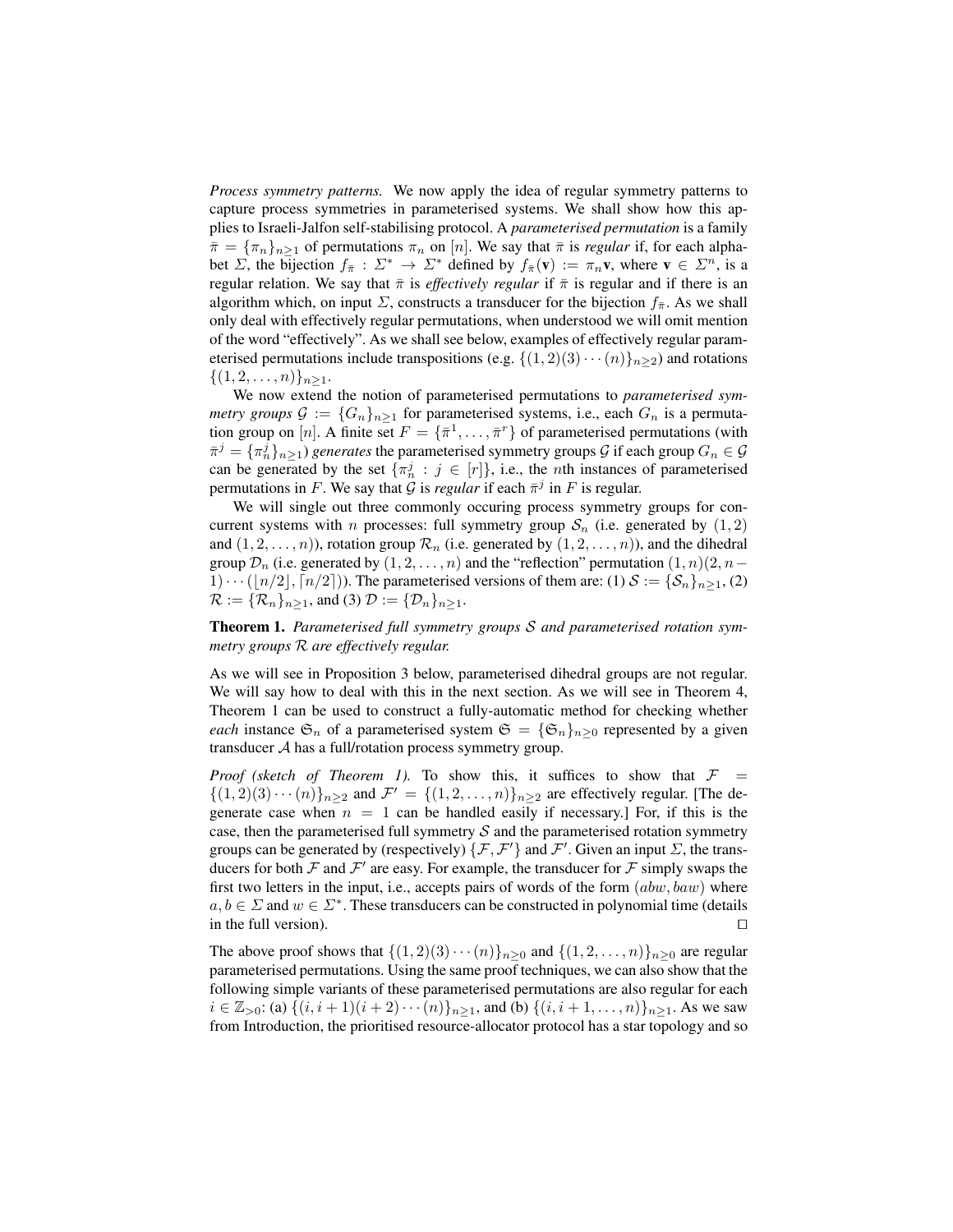both  $\{(2,3)(4)\cdots\}_{n>1}$  and  $\{(2,3,\ldots,n)\}_{n>1}$  generate complete symmetry patterns for the protocol (i.e. invariant under permuting the clients). Therefore, our library  $\mathcal L$  of regular symmetry patterns could store all of these regular parameterised permutations (up to some fixed  $i$ ).

Parameterised dihedral groups D are generated by rotations  $\bar{\pi} = \{(1, 2, \ldots, n)\}_{n \geq 2}$ and reflections  $\bar{\sigma} = \{(1, n)(2, n - 1) \cdots (\lfloor n/2 \rfloor, \lceil n/2 \rceil)\}_{n \geq 2}$ . Reflections  $\bar{\sigma}$  are, however, not regular for the same reason that the language of palindromes (i.e. words that are the same read backward as forward). In fact, it is not possible to find a different list of generating parameterised permutations that are regular (proof in the full version):

Proposition 3. *Parameterised dihedral groups* D *are not regular.*

# 4 Symmetry verification

In this section, we will present our symmetry verification algorithm for regular symmetry patterns. We then show how to extend the algorithm to a more general framework of symmetry patterns that subsumes parameterised dihedral groups.

#### 4.1 The algorithm

**Theorem 2.** *Given an automatic transition system*  $\mathfrak{S} = \langle S; \rightarrow \rangle$  *and a regular relation*  $R \subseteq S \times S$ , we can automatically check if R is a symmetry pattern of G.

*Proof.* Let D be the set of words over the alphabet  $\Sigma^3$  of the form  $v_1 \otimes v_2 \otimes w_1$ , for some words  $v_1, v_2, w_2 \in \Sigma^*$  satisfying: (1)  $v_1 \to w_1$ , (2)  $(v_1, v_2) \in R$ , and (3) there does *not* exist  $w_2 \in \Sigma^*$  such that  $v_2 \to w_2$  and  $(w_1, w_2) \in R$ . Observe that R is a symmetry pattern for G iff D is empty. An automaton  $A = (\Sigma^3, Q, \Delta, q_0, F)$  for D can be constructed via a classical automata construction.

As before, for simplicity of presentation, we will assume that  $S = \Sigma^*$ ; for, otherwise, we can perform a simple product automata construction with the automaton for S. Let  $A_1 = (\Sigma^2, Q_1, \Delta_1, q_0^1, F_1)$  be an automaton for  $\rightarrow$ , and  $A_2 =$  $(\Sigma^2_{\#}, Q_2, \Delta_2, q_0^2, F_2)$  an automaton for R.

We first construct an NFA  $A_3 = (\Sigma^2_{\#}, Q_3, \Delta_3, q_0^3, F_3)$  for the set  $Y \subseteq S \times S$  consisting of pairs  $(v_2, w_1)$  such that the condition (3) above is *false*. This can be done by a simple product/projection automata construction that takes into account the fact that R might not be length-preserving: That is, define  $Q_3 := Q_1 \times Q_2$ ,  $q_0^3 := (q_0^1, q_0^2)$ , and  $F_3 := F_1 \times F_2$ . The transition relation  $\Delta$  consists of transitions  $((q_1, q_2), (a, b), (q'_1, q'_2))$ such that, for some  $c \in \Sigma_{\#}$ , it is the case that  $(q_2, (b, c), q'_2) \in \Delta_2$  and one of the following is true: (i)  $(q_1, (a, c), q'_1) \in \Delta_1$ , (ii)  $q_1 = q'_1$ ,  $b \neq \#$ , and  $a = c = \#$ . Observe that the construction for  $A_3$  runs in polynomial-time.

In order to construct  $A$ , we will have to perform a complementation operation on  $A_3$ (to compute the complement of  $Y$ ) and apply a similar product automata construction. The former takes exponential time (since  $A_3$  is nondeterministic), while the latter costs an additional polynomial-time overhead.  $\Box$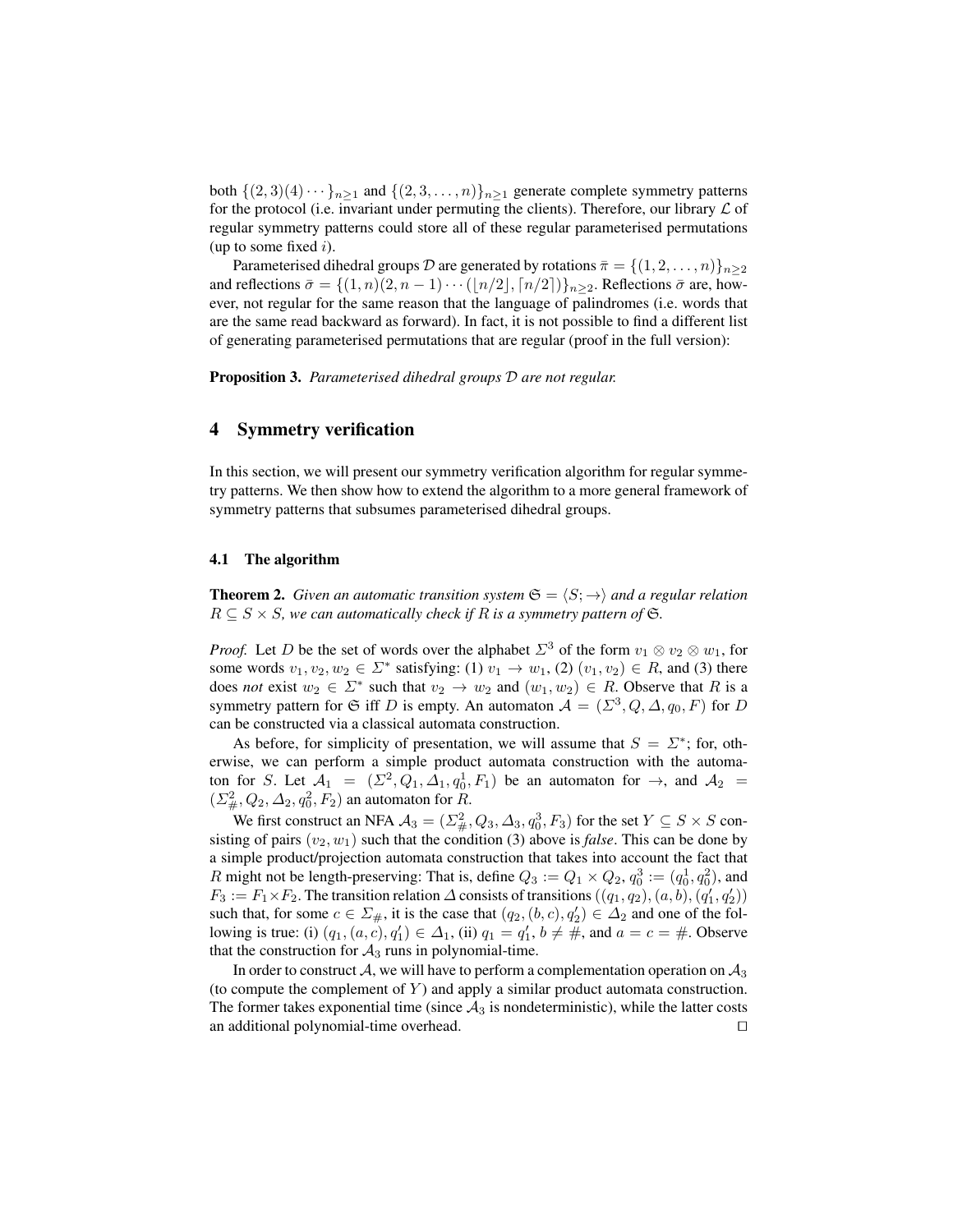The above algorithm runs in exponential-time even if R and  $\mathfrak S$  are presented as DFA, since an automata projection operation in general yields an NFA. The situation improves dramatically when R is *functional* (i.e. for all  $x \in S$ , there exists a unique  $y \in S$  such that  $R(x, y)$ ).

Theorem 3. *There exists a polynomial-time algorithm which, given an automatic transition system*  $\mathfrak{S} = \langle S; \rightarrow \rangle$  *presented as a DFA and a functional regular relation*  $R \subseteq S \times S$  presented as an NFA, decides whether R is a symmetry pattern for  $\mathfrak{S}$ .

*Proof.* Let D be the set of words over the alphabet  $\Sigma^4$  of the form  $v_1 \otimes v_2 \otimes w_1 \otimes w_2$ , for some words  $v_1, v_2, w_1, w_2 \in \Sigma^*$  satisfying: (1)  $v_1 \to w_1$ , (2)  $(v_1, v_2) \in R$ , (2')  $(w_1, w_2) \in R$ , and (3)  $v_2 \nightharpoonup w_2$  Observe that R is a symmetry pattern for G iff D is empty. The reasoning is similar to the proof of Theorem 2, but the difference now is that given any  $w_1 \in \Sigma^*$ , there is a *unique*  $w_2$  such that  $(w_1, w_2) \in R$  since R is functional. For this reason, we need only to make sure that  $v_2 \nrightarrow w_2$ . An automaton A for D can be constructed by first complementing the automaton for  $\rightarrow$  and then a standard product automata construction as before. The latter takes polynomial-time if  $\rightarrow$  is presented as a DFA, while the latter costs an additional polynomial-time computation overhead (even if R is presented as an NFA).  $\square$ 

Proposition 4. *The following two problems are solvable in polynomial-space: given a regular relation*  $R \subseteq S \times S$ , check whether (1) R is functional, and (2) R is a bi*jective function. Furthermore, the problems are polynomial-time reducible to language inclusion for NFA.*

Observe that there are fast heuristics for checking language inclusion for NFA using antichain and simulation techniques (e.g. see [2, 10]). The proof of the above proposition uses standard automata construction, which is relegated to the full version.

#### 4.2 Process symmetries for concurrent systems

We say that an automatic transition system  $\mathfrak{S} = \langle S; \rightarrow \rangle$  (with  $S \subseteq \Sigma^*$ ) is G-invariant if each instance  $\mathfrak{S}_n = \langle S \cap \Gamma^n; \to \rangle$  of  $\mathfrak S$  is  $G_n$ -invariant. If  $\mathcal G$  is generated by regular parameterised permutations  $\bar{\pi}^1, \ldots, \bar{\pi}^r$ , then  $\mathcal{G}\text{-invariance}$  is equivalent to the condition that, for each  $j \in [r]$ , the bijection  $f_{\pi^j} : \Sigma^* \to \Sigma^*$  is a regular symmetry pattern for S. The following theorem is an immediate corollary of Theorem 3.

**Theorem 4.** *Given an automatic transition system*  $\mathfrak{S} = \langle S; \rightarrow \rangle$  *(with*  $S \subseteq \Sigma^*$ *) and a regular parameterised symmetry group* G *presented by regular parameterised permuta* $tions \, \bar{\pi}^1, \ldots, \bar{\pi}^k$ , we can check that  $\mathfrak S$  is  $\mathcal G$ -invariant in polynomial-time assuming that S *is presented as DFA.*

In fact, to check whether  $\mathfrak S$  is  $\mathcal G$ -invariant, it suffices to sequentially go through *each*  $\bar{\pi}^j$  and ensure that it is a symmetry pattern for G, which by Theorem 3 can be done in polynomial-time.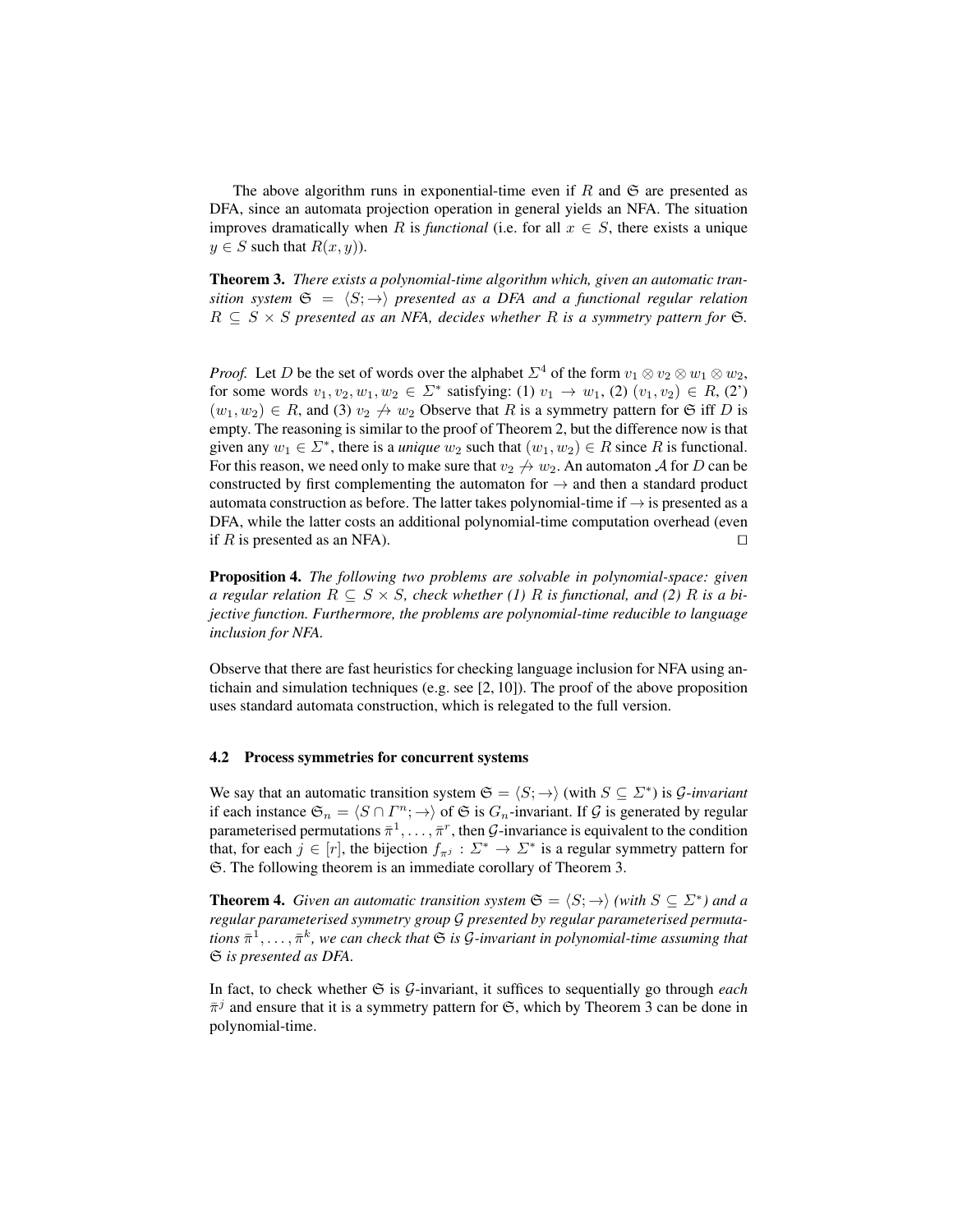#### 4.3 Beyond regular symmetry patterns

Proposition 3 tells us that regular symmetry patterns do not suffice to capture parameterised reflection permutation. This leads us to our inability to check whether a parameterised system is invariant under parameterised dihedral symmetry groups, e.g., Israeli-Jalfon's self-stabilising protocol and other randomised protocols including Lehmann-Rabin's protocol (e.g. [26]). To deal with this problem, we extend the notion of regular length-preserving symmetry patterns to a subclass of "context-free" symmetry patterns that preserves some nice algorithmic properties. *Proviso: All relations considered in this subsection are length-preserving.*

Recall that a *pushdown automaton (PDA)* is a tuple  $\mathcal{P} = (\Sigma, \Gamma, Q, \Delta, q_0, F)$ , where  $\Sigma$  is the input alphabet,  $\Gamma$  is the stack alphabet (containing a special bottom-stack symbol, denoted by  $\perp$ , that cannot be popped), Q is the finite set of control states,  $q_0 \in Q$ is an initial state,  $F \subseteq Q$  is a set of final states, and  $\Delta \subseteq (Q \times \Gamma) \times \Sigma \times (Q \times \Gamma^{\leq 2})$ is a set of transitions, where  $\Gamma^{\leq 2}$  denotes the set of all words of length at most 2. A configuration of P is a pair  $(q, w) \in Q \times \Gamma^*$  with *stack-height*  $|w|$ . For each  $a \in \Sigma$ , we define the binary relation  $\rightarrow_a$  on configurations of P as follows:  $(q_1, w_1) \rightarrow_a (q_2, w_2)$ if there exists a transition  $((q_1, o), a, (q_2, v)) \in \Delta$  such that  $w_1 = wo$  and  $w_2 = wv$  for some  $w \in \Gamma^*$ . A *computation path*  $\pi$  of  $P$  on input  $a_1 \dots a_n$  is any sequence

$$
(q_0, \perp) \rightarrow_{a_1} (q_1, w_1) \rightarrow_{a_2} \cdots \rightarrow_{a_n} (q_n, w_n)
$$

of configurations from the initial state q0. In the following, the *stack-height sequence* of  $\pi$  is the sequence  $|\perp|, |w_1|, \ldots, |w_n|$  of stack-heights. We say that a computation path  $\pi$  is *accepting* if  $q_n \in F$ .

We now extend Theorem 4 to a class of transducers that allows us to capture the reflection symmetry. This class consists of "height-unambiguous" pushdown transducers, which is a subclass of pushdown transducers that is amenable to synchronisation. We say that a pushdown automaton is *height-unambiguous (h.u.)* if it satisfies the restriction that the stack-height sequence in an *accepting* computation path on an input word w is uniquely determined by the length  $|w|$  of w. That is, given an accepting computation path  $\pi$  on w and an accepting computation path  $\pi'$  of w' with  $|w| = |w'|$ , the stack-height sequences of  $\pi$  and  $\pi'$  coincide. Observe that the definition allows the stack-height sequence of a non-accepting path to differ. A language  $L \subseteq \Sigma^*$  is said to be *height-unambiguous context-free (huCF)* if it is recognised by a height-unambiguous PDA. A simple example of a huCF language is the language of palindromes (i.e. the input word is the same backward as forward). A simple non-example of a huCF language is the language of well-formed nested parentheses. This can be proved by a standard pumping argument.

We extend the definitions of regularity of length-preserving relations, symmetry patterns, etc. from Section 2 and Section 3 to height-unambiguous pushdown automata in the obvious way, e.g., a length-preserving relation  $R \subseteq S \times S$  is *huCF* if  $\{v \otimes w :$  $(v, w) \in R$  is a huCF language. We saw in Proposition 3 that parameterised dihedral symmetry groups  $D$  are not regular. We shall show now that they are huCF.

Theorem 5. *Parameterised dihedral symmetry groups* D *are effectively heightunambiguous context-free.*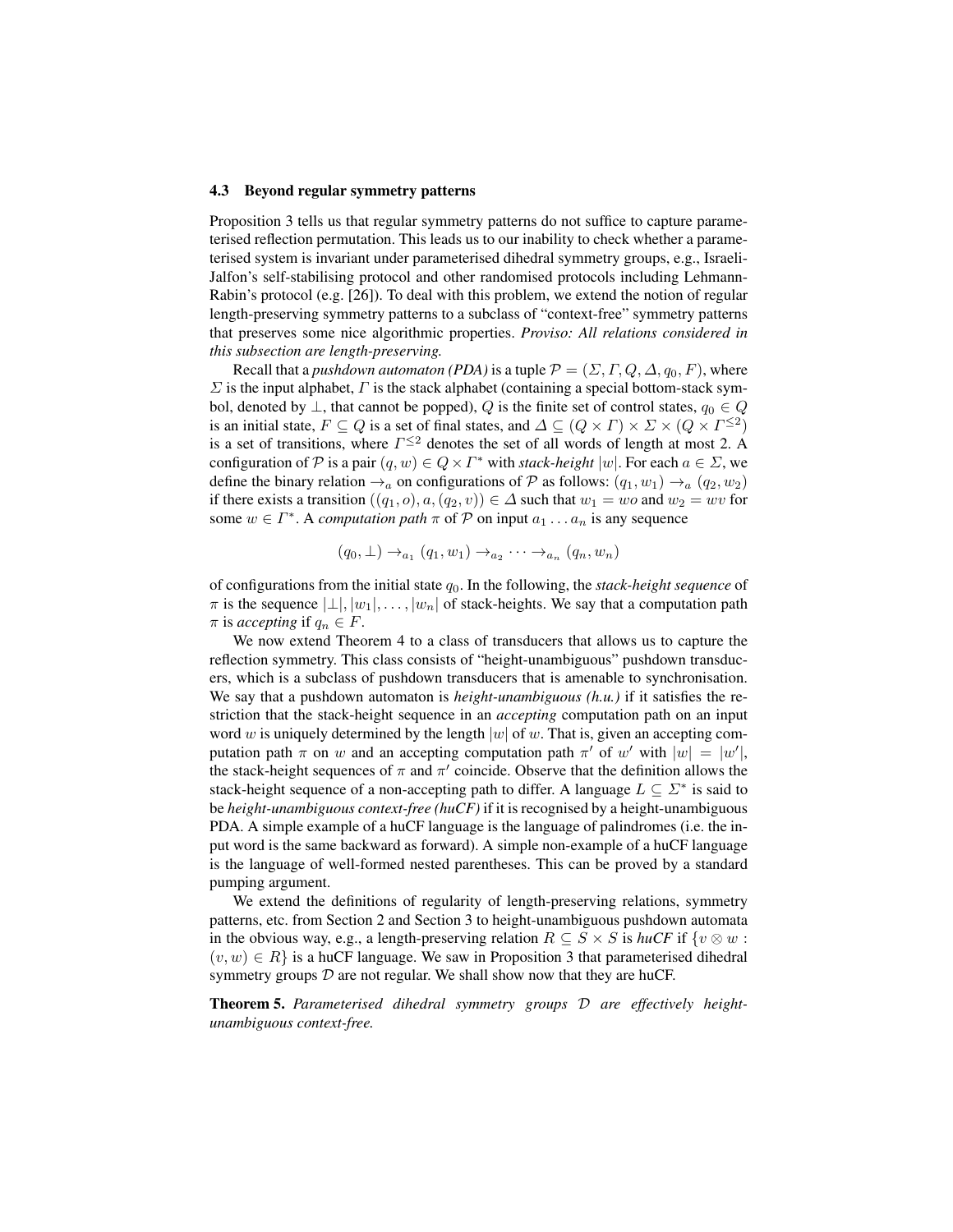*Proof.* To show this, it suffices to show that the parameterised reflection permutation  $\bar{\sigma} = {\sigma_n}_{n \geq 2}$ , where  $\sigma_n := (1, n)(2, n - 1) \cdots (n/2, n/2)$ , is huCF. To this end, given an input alphabet  $\Sigma$ , we construct a PDA  $\mathcal{P} = (\Sigma^2, \Gamma, Q, \Delta, q_0, F)$  that recognises  $f_{\bar{\sigma}}: \Sigma^* \to \Sigma^*$  such that  $f_{\bar{\sigma}}(\mathbf{v}) = \sigma_n \mathbf{v}$  whenever  $\mathbf{v} \in \Sigma^n$ . The PDA  $\mathcal P$  works just like the PDA recognising the language of palindromes. We shall first give the intuition. Given a word w of the form  $v_1 \otimes v_2 \in (\Sigma^2)^*$ , we write  $w^{-1}$  to denote the word  $v_2 \otimes v_1$ . On an input word  $w_1w_2w_3 \in (\Sigma^2)^*$ , where  $|w_1| = |w_3|$  and  $|w_2| \in \{0, 1\}$ , the PDA will save  $w_1$  in the stack and compares it with  $w_3$  ensuring that  $w_3$  is the reverse of  $w_1^{-1}$ . It will also make sure that  $w_2 = (a, a)$  for some  $a \in \Sigma$  in the case when  $|w_2| = 1$ . The formal definition of  $P$  is given in the full version.  $\Box$ 

Theorem 6. *There exists a polynomial-time algorithm which, given an automatic transition system*  $\mathfrak{S} = \langle S; \rightarrow \rangle$  *presented as a DFA and a functional h.u. context-free relation*  $R \subseteq S \times S$  presented as an NFA, decides whether R is a symmetry pattern for G.

To prove this theorem, let us revisit the automata construction from the proof of Theorem 3. The problematic part of the construction is that we need to show that, given an huCF relation  $R$ , the 4-ary relation

$$
\mathcal{R} := (R \times R) \cap \{ (w_1, w_2, w_3, w_4) \in (\Sigma^*)^4 : |w_1| = |w_2| = |w_3| = |w_4| \} \quad (*)
$$

is also huCF. The rest of the construction requires only taking product with regular relations (i.e.  $\rightarrow$  or its complement), which works for unrestricted pushdown automata since context-free languages are closed under taking product with regular languages via the usual product automata construction for regular languages.

Lemma 1. *Given an huCF relation* R*, we can construct in polynomial-time an h.u. PDA recognising the 4-ary relation* R*.*

*Proof.* Given a h.u. PDA  $P = (\Sigma^2, \Gamma, Q, \Delta, q_0, F)$  recognising R, we will construct a PDA  $\mathcal{P}' = (\Sigma^4, \Gamma', Q', \Delta', q'_0, F')$  recognising R. Intuitively, given an input  $(v, w) \in$ R, the PDA  $\mathcal{P}'$  is required to run two copies of  $\mathcal P$  at the same time, one on the input v (to check that  $v \in R$ ) and the other on input w (to check that  $w \in R$ ). Since  $P$  is height-unambiguous and  $|v| = |w|$ , we can assume that the stack-height sequences of accepting runs of P on v and w coincide. That is, in an accepting run  $\pi_1$  of P on v and an accepting run of  $\pi_2$  of P on w, when a symbol is pushed onto (resp. popped from) the stack at a certain position in  $\pi_1$ , then a symbol is also pushed onto (resp. popped from) the stack in the same position in  $\pi_2$ . The converse is also true. These two stacks can, therefore, be simultaneously simulated using only one stack of  $\mathcal{P}'$  with  $\Gamma' = \Gamma \times \Gamma$ . For this reason, the rest of the details is a standard product automata construction for finite-state automata. Therefore, the automaton  $\mathcal{P}'$  is of size quadratic in the size of  $\mathcal{P}$ . The detailed definition of  $\mathcal{P}'$  is given in the full version.

We shall finally pinpoint a limitation of huCF symmetry patterns, and discuss how we can address the problem in practice. It can be proved by a simple reduction from Post Correspondence Problem that it is undecidable to check whether a given PDA is height-unambiguous. In practice, however, this is not a major obstacle since it is possible to *manually* (or *semi-automatically*) add a selection of huCF symmetry patterns to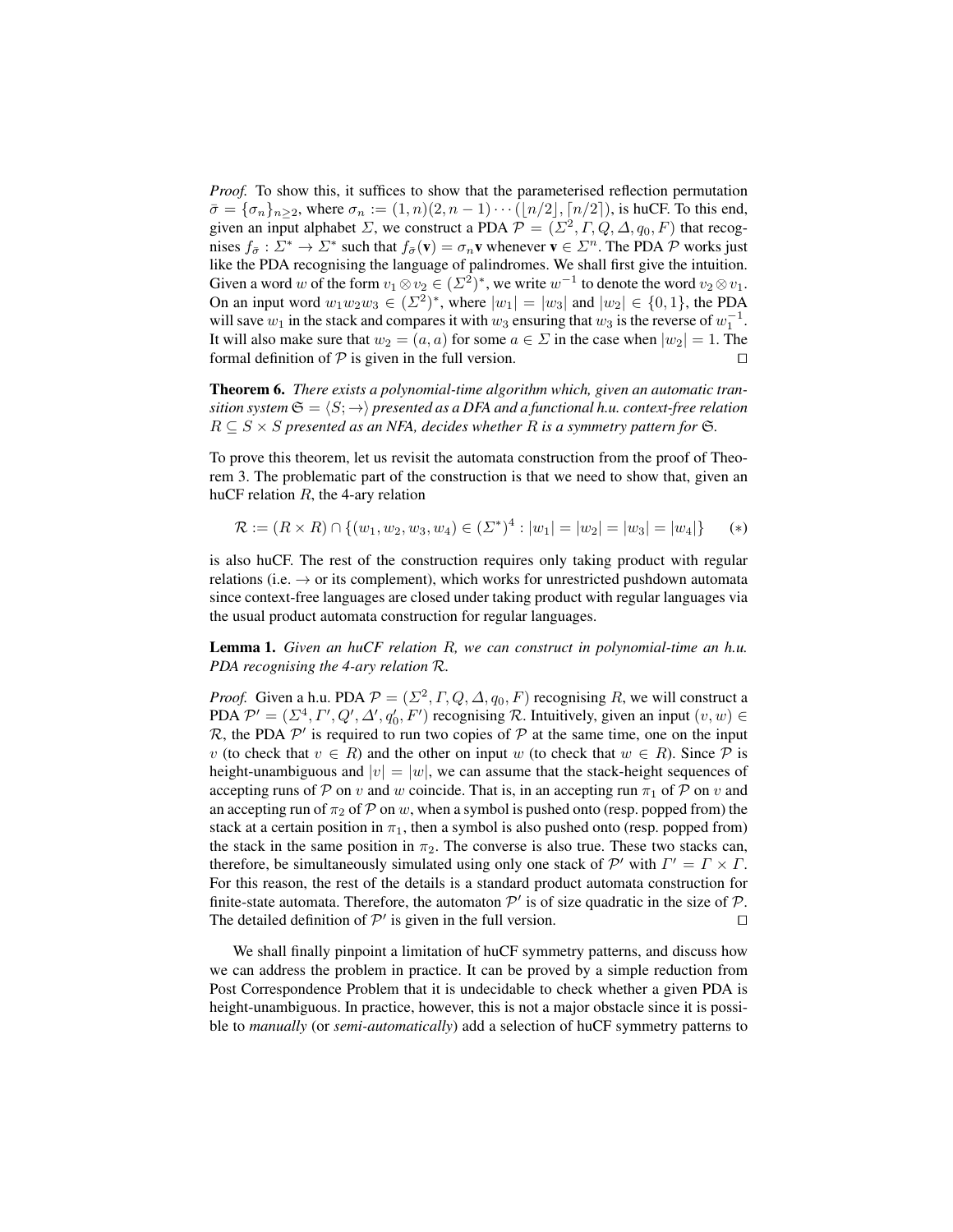our library L of regular symmetry patterns from Section 3. Observe that this effort is *independent* of any parameterised system that one needs to check for symmetry. Checking whether any huCF symmetry pattern in  $\mathcal C$  is a symmetry pattern for a given automatic transition system  $\Im$  can then be done automatically and efficiently (cf. Theorem 6). For example, Theorem 5 and Theorem 6 imply that we can automatically check whether an automatic transition system is invariant under the parameterised dihedral groups:

**Theorem 7.** *Given an automatic transition system*  $\mathfrak{S} = \langle S; \rightarrow \rangle$  *(with*  $S \subseteq \Sigma^*$ *) presented as DFA, checking whether* S *is* D*-invariant can be done in polynomial-time.*

Among others, this allows us to automatically confirm that Israeli-Jalfon self-stabilising protocol is D-invariant.

# 5 Automatic Synthesis of Regular Symmetry Patterns

Some regular symmetry patterns for a given automatic system might not be obvious, e.g., Gries's coffee can example. Even in the case of process symmetries, the user might choose different representations for the same protocol. For example, the allocator process in Example 1 could be represented by the last (instead of the first) letter in the word, which would mean that  $\{(1, 2, \ldots, n-1)\}_n>3$  and  $\{(1, 2)(3) \cdots (n)\}_n>3$  are symmetry patterns for the system (instead of  $\{(2,3,\ldots,n)\}_{n\geq 2}$  and  $\{(2,3)(4)\cdots(n)\}_{n\geq 3}$ ). Although we can put reasonable variations of common symmetry patterns in our library  $\mathcal{L}$ , we would benefit from a systematic way of synthesising regular symmetry patterns for a given automatic transition system  $\mathfrak{S}$ . In this section, we will describe our automatic technique for achieving this. We focus on the case of symmetry patterns that are *total functions* (i.e. homomorphisms), but the approach can be generalised to other patterns.

Every transducer  $\mathcal{A} = (\Sigma_{\#} \times \Sigma_{\#}, Q, \delta, q_0, F)$  over  $\Sigma_{\#}^*$  represents a regular binary relation R over  $\Sigma^*$ . We have shown in Section 4 that we can automatically check whether  $R$  represents a symmetry pattern, perhaps satisfying further constraints like functionality or bijectivity as desired by the user. Furthermore, we can also automatically check that it is a symmetry pattern for a given automatic transition system S. Our overall approach for computing such transducers makes use of two main components, which are performed iteratively within a refinement loop:

- **SYNTHESISE** A candidate transducer A with n states is computed with the help of a SAT-solver, enforcing a relaxed set of conditions encoded as a Boolean constraint  $\psi$ (Section 5.1).
- **VERIFY** As described in Section 4, it is checked whether the binary relation  $R$  represented by  $A$  is a symmetry pattern for  $A$  (satisfying further constraints like completeness, as desired by the user). If this check is negative,  $\psi$  is strengthened to eliminate counterexamples, and SYNTHESISE is invoked (Section 5.2).

This refinement loop is enclosed by an outer loop that increments the parameter  $n$ (initially set to some small number  $n_0$ ) when SYNTHESISE determines that no transducers satisfying  $\psi$  exist anymore. The next sections describe the SYNTHESISE step, and the generation of counterexamples in case VERIFY fails, in more detail.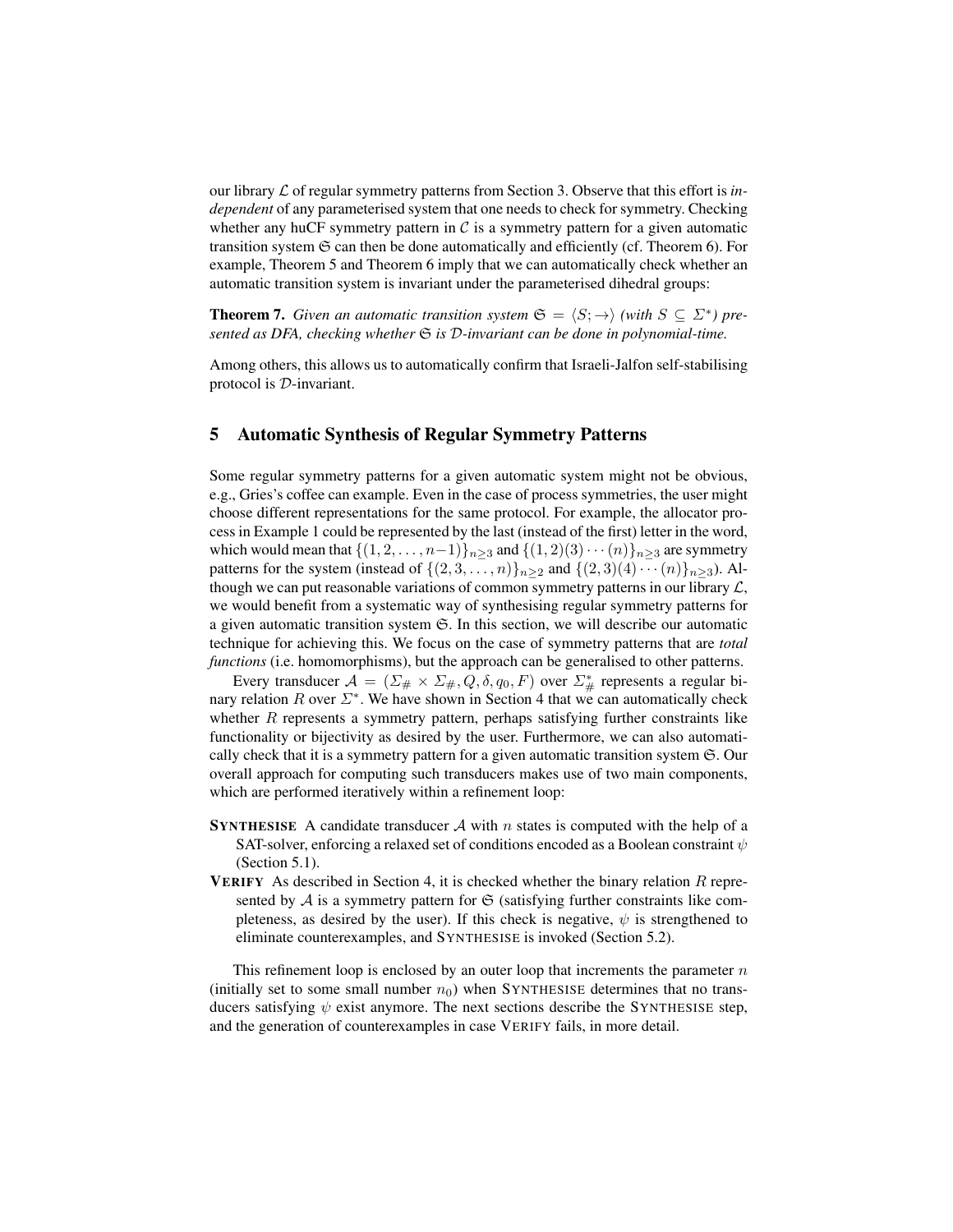#### 5.1 SYNTHESISE: Computation of a Candidate Transducer A

Our general encoding of transducers  $\mathcal{A} = (\Sigma_{\#} \times \Sigma_{\#}, Q, \delta, q_0, F)$  uses a representation as a deterministic automaton (DFA), which is suitable for our refinement loop since counterexamples (in particular, words that should not be accepted) can be eliminated using succinct additional constraints. We assume that the states of the transducer  $A$ to be computed are  $Q = \{1, \ldots, n\}$ , and that  $q_0 = 1$  is the initial state. We use the following variables to encode transducers with  $n$  states:

- $x_t$  (of type Boolean), for each tuple  $t = (q, a, b, q') \in Q \times \Sigma_{\#} \times \Sigma_{\#} \times Q;$
- $z_q$  (of type Boolean), for each  $q \in Q$ .

The assignment  $x_t = 1$  is interpreted as the existence of the transition t in A. Likewise, we use  $z_q = 1$  to represent that q is an accepting state in the automaton; since we use DFA, it is in general necessary to have more than one accepting state.

The set of considered transducers in step SYNTHESISE is restricted by imposing a number of conditions, selected depending on the kind of symmetry to be synthesised: for general symmetry homomorphisms, conditions (C1)–(C8) are used, for *complete* symmetry patterns (C1)–(C10), and for *process symmetries* (C1)–(C11).

- (C1) The transducer  $A$  is deterministic.
- (C2) For every transition  $q \stackrel{(a,b)}{\longrightarrow} q'$  in A it is the case that  $a \neq \#$ .<sup>6</sup>
- (C3) Every state of the transducer is reachable from the initial state.
- (C4) From every state of the transducer an accepting state can be reached.
- (C5) The initial state  $q_0$  is accepting.
- (C6) The language accepted by the transducer is infinite.
- **(C7)** There are no two transitions  $q \xrightarrow{(a,b)} q'$  and  $q \xrightarrow{(a,b')} q'$  with  $b \neq b'$ .
- **(C8)** If an accepting state q has self-transitions  $q \stackrel{(a,a)}{\longrightarrow} q$  for every letter  $a \in \Sigma_{\#}$ , then q has no outgoing edges.

(C9) For every transition  $q \stackrel{(a,b)}{\longrightarrow} q'$  in A it is the case that  $b \neq \#$ . **(C10)** There are no two transitions  $q \xrightarrow{(a,b)} q'$  and  $q \xrightarrow{(a',b)} q'$  with  $a \neq a'$ .

Condition (C2) implies that computed transducers are length-decreasing, while (C3) and  $(C4)$  rule out transducers with redundant states.  $(C5)$  and  $(C6)$  follow from the simplifying assumption that only homomorphic symmetries patterns are computed, since a transducer representing a total function  $\Sigma^* \to \Sigma^*$  has to accept the empty word and words of unbounded length. Note that  $(C5)$  and  $(C6)$  are necessary, but not sufficient conditions for total functions, so further checks are needed in VERIFY. (C7) and (C8) are necessary (but again not sufficient) conditions for transducers representing total functions, given the additional properties  $(C3)$  and  $(C4)$ ; it can be shown that a transducer violating  $(C7)$  or  $(C8)$  cannot be a total function. Condition  $(C9)$  implies that padding  $#$  does not occur in any accepted word, and is a sufficient condition for length-preservation; as a result, the symbol  $#$  can be eliminated altogether from the transducer construction.

 $6$  Note that all occurrences of  $#$  are in the end of words.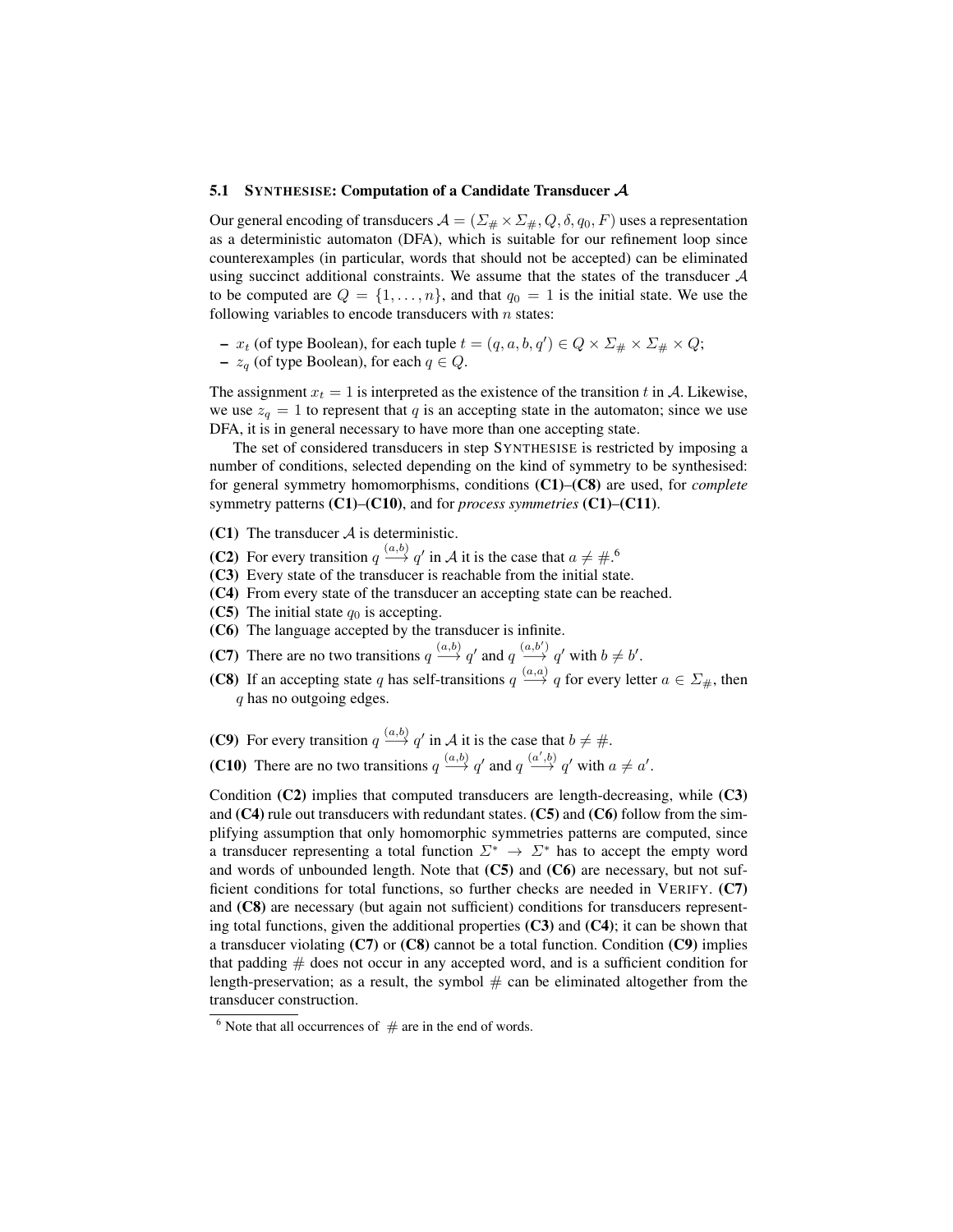Finally, for *process symmetries* the assumption can be made that the transducer preserves not only word length, but also the number of occurrences of each symbol:

(C11) The relation  $R$  represented by the transducer only relates words with the same Parikh vector, i.e.,  $R(v, w)$  implies  $\mathbb{P}(v) = \mathbb{P}(w)$ .

The encoding of the conditions  $(C1)$ – $(C11)$  as Boolean constraints is mostly straightforward. Further Boolean constraints can be useful in special cases, in particular for Example 3 the restriction can be made that only *image-finite* transducers are computed. We can also constrain the search in the SYNTHESISE stage to those transducers that accept manually defined words  $W = \{v_1 \otimes w_1, \ldots, v_k \otimes w_k\}$ , using a similar encoding as the one for counterexamples in Sect. 5.2. This technique can be used, among others, to systematically search for symmetry patterns that generalise some known finite symmetry.

#### 5.2 Counterexample Generation

Once a transducer A representing a candidate relation  $R \subseteq \Sigma^* \times \Sigma^*$  has been computed, Theorem 2 can be used to implement the VERIFY step of the algorithm. When using the construction from the proof of Theorem 2, one of three possible kinds of counterexample can be detected, corresponding to three different formulae to be added to the constraint  $\psi$  used in the SYNTHESISE stage:

- 1. A word v has to be included in the domain  $R^{-1}(\Sigma_{\#}^*)$ :  $\exists w. R(v, w)$
- 2. A word w has to be included in the range  $R(\Sigma_{\#}^*)$ :  $\Box v$ .  $R(v, w)$
- 3. One of two contradictory pairs has to be eliminated:  $\neg R(v_1, w_1) \lor \neg R(v_2, w_2)$

Case 1 indicates relations  $R$  that are not total; case 2 relations that are not surjective; and case 3 relations that are not functions, not injective, or not simulations.<sup>7</sup> Each of the formulae can be directly translated to a Boolean constraint over the vocabulary introduced in Sect. 5.1. We illustrate how the first kind of counterexample is handled, assuming  $v = a_1 \cdots a_m \in \Sigma_{\#}^*$  is the word in question; the two other cases are similar. We introduce Boolean variables  $e_{i,q}$  for each  $i \in \{0, \ldots, m\}$  and state  $q \in Q$ , which will be used to identify an accepting path in the transducer with input letters corresponding to the word v. We add constraints that ensure that exactly one  $e_{i,q}$  is set for each state  $q \in Q$ , and that the path starts at the initial state  $q_0 = 1$  and ends in an accepting state:

$$
\Big\{\bigvee_{q\in Q}e_{i,q}\Big\}_{i\in\{0,...,m\}},\quad \Big\{\neg e_{i,q}\vee\neg e_{i,q'}\Big\}_{i\in\{0,...,m\}},\quad e_{0,1},\quad \big\{e_{m,q}\to z_q\big\}_{q\in Q}\,.
$$

For each  $i \in \{1, \ldots, m\}$  a transition on the path, with input letter  $a_i$  has to be enabled:

$$
\left\{e_{i-1,q}\wedge e_{i,q'}\to \bigvee_{b\in\Sigma} x_{(q,a_i,b,q')}\right\}_{i\in\{1,\ldots,m\}}.
$$

 $<sup>7</sup>$  Note that this is for the special case of homomorphisms. Simulation counterexamples are more</sup> complicated than case 3 when considering simulations relations that are not total functions.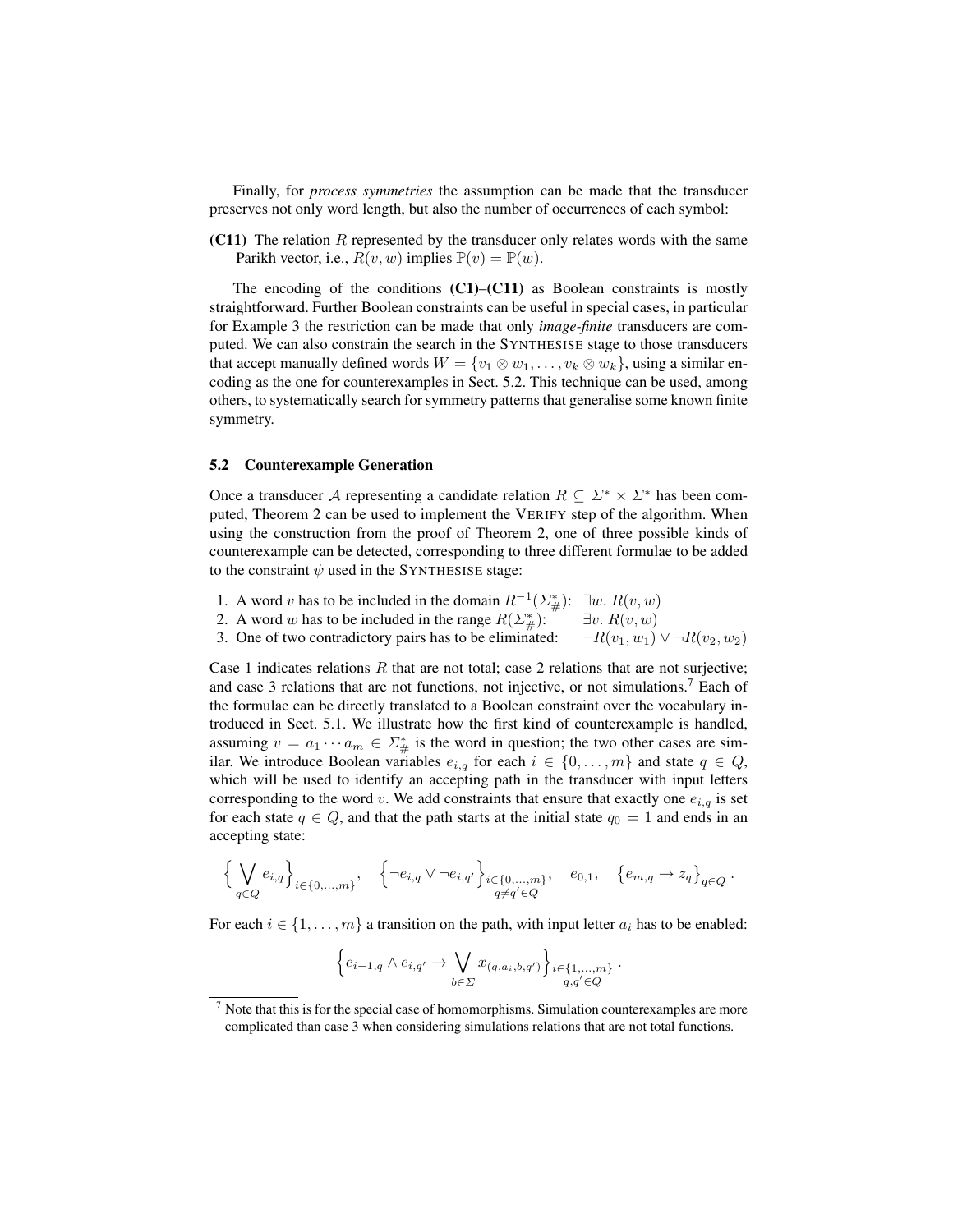Table 1. Experimental Results on Verifying and Generating Symmetry Patterns

| <b>Symmetry Systems (#letters)</b> | # Transducer states Verif. time Synth. time |      |       |
|------------------------------------|---------------------------------------------|------|-------|
| Herman Protocol (2)                |                                             | 0.0s | 4s    |
| Israeli-Jalfon Protocol (2)        |                                             | 0.0s | 5s    |
| Gries's Coffee Can (4)             | 8                                           | 0.1s | 3m19s |
| Resource Allocator (3)             |                                             | 0.0s | 4m56s |
| Dining Philosopher (4)             |                                             | 0.4s | 26m   |

# 6 Implementation and Evaluation

We have implemented a prototype tool based on the aforementioned approach for verifying and synthesising regular symmetry patterns. The programming language is Java and we use SAT4J [7] as the SAT solver. The source code and the benchmarking examples can be found at https://bitbucket.org/truongkhanh/ parasymmetry. The input of our tool includes a model (i.e. a textual representation of transducers), and optionally a set of finite instance symmetries (to speed up synthesis of regular symmetry patterns), which can be generated using existing tools like [33].

We apply our tool to 5 models: the Herman self-stabilising protocol [21], Israeli-Jalfon self-stabilising protocol [23], the Gries' coffee can example [20], Resource Allocator, and Dining Philosopher. For the coffee can example, the tool generates the functional symmetry pattern described in Section 3, whereas the tool generates rotational process symmetries for the other models (see the full version for state diagrams). Finite instance symmetries were added as constraints in the last three examples.

Table 1 presents the experimental results: the number of states of the synthesised symmetry transducer, the time needed to verify that the transducer indeed represents a symmetry pattern (using the method from Section 4), and the total time needed to compute the transducer (using the procedure from Section 5). The data are obtained using a MacBook Pro (Retina, 13-inch, Mid 2014) with 3 GHz Intel Core i7 processor and 16 GB 1600 MHz DDR3 memory. In almost all cases, it takes less than 5 minutes (primarily SAT-solving) to find the regular symmetry patterns for all these models. As expected, the verification step is quite fast  $(< 1$  second).

# 7 Future work

Describe the expressivity and nice algorithmic properties that regular symmetry patterns enjoy, we have pinpointed a limitation of regular symmetry patterns in expressing certain process symmetry patterns (i.e. reflections) and showed how to circumvent it by extending the framework to include symmetry patterns that can be recognised by height-unambiguous pushdown automata. One possible future research direction is to generalise our symmetry synthesis algorithm to this more general class of symmetry patterns. Among others, this would require coming up with a syntactic restriction of this "semantic" class of pushdown automata.

*Acknowledgment:* Lin is supported by Yale-NUS Grants, Rümmer by the Swedish Research Council. We thank Marty Weissman for a fruitful discussion.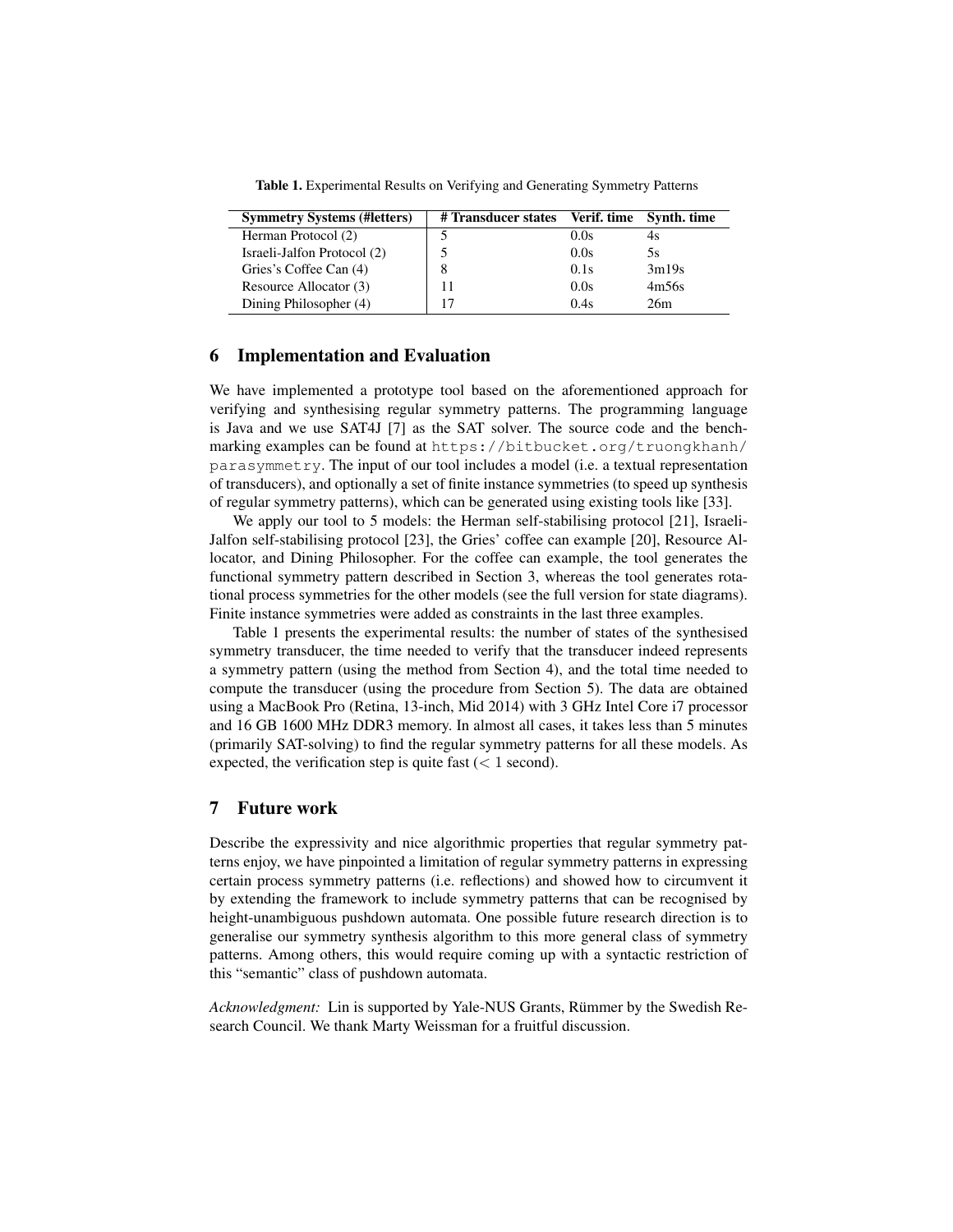# References

- 1. P. A. Abdulla. Regular model checking. *STTT*, 14(2):109–118, 2012.
- 2. P. A. Abdulla, Y.-F. Chen, L. Holík, R. Mayr, and T. Vojnar. When simulation meets antichains. In *TACAS*, pages 158–174, 2010.
- 3. P. A. Abdulla, B. Jonsson, M. Nilsson, J. d'Orso, and M. Saksena. Regular model checking for LTL(MSO). *STTT*, 14(2):223–241, 2012.
- 4. P. A. Abdulla, B. Jonsson, M. Nilsson, and M. Saksena. A survey of regular model checking. In *CONCUR*, pages 35–48, 2004.
- 5. M. Arenas, P. Barceló, and L. Libkin. Regular languages of nested words: Fixed points, automata, and synchronization. In *Automata, Languages and Programming, 34th International Colloquium, ICALP 2007, Wroclaw, Poland, July 9-13, 2007, Proceedings*, pages 888–900, 2007.
- 6. C. Baier and J.-P. Katoen. *Principles of Model Checking*. MIT Press, 2008.
- 7. D. L. Berre and A. Parrain. The Sat4j library, release 2.2. *JSAT*, 7(2-3):59–6, 2010.
- 8. A. Blumensath. Automatic structures. Master's thesis, RWTH Aachen, 1999.
- 9. A. Blumensath and E. Grädel. Finite presentations of infinite structures: Automata and interpretations. *Theory Comput. Syst.*, 37(6):641–674, 2004.
- 10. F. Bonchi and D. Pous. Checking NFA equivalence with bisimulations up to congruence. In *The 40th Annual ACM SIGPLAN-SIGACT Symposium on Principles of Programming Languages, POPL '13, Rome, Italy - January 23 - 25, 2013*, pages 457–468, 2013.
- 11. P. J. Cameron. *Permutation Groups*. London Mathematical Society Student Texts. Cambridge University Press, 1999.
- 12. E. M. Clarke, S. Jha, R. Enders, and T. Filkorn. Exploiting symmetry in temporal logic model checking. *Formal Methods in System Design*, 9(1/2):77–104, 1996.
- 13. D. L. Dill, A. J. Drexler, A. J. Hu, and C. H. Yang. Protocol verification as a hardware design aid. In *Proceedings 1991 IEEE International Conference on Computer Design: VLSI in Computer & Processors, ICCD '92, Cambridge, MA, USA, October 11-14, 1992*, pages 522–525, 1992.
- 14. A. F. Donaldson. *Automatic Techniques for Detecting and Exploiting Symmetry in Model Checking*. PhD thesis, University of Glasgow, 2007.
- 15. A. F. Donaldson and A. Miller. Automatic Symmetry Detection for Model Checking Using Computational Group Theory. In *FM*, pages 631–631, 2005.
- 16. A. F. Donaldson and A. Miller. Automatic Symmetry Detection for Promela. *Journal of Automated Reasoning*, pages 251–293, 2008.
- 17. E. A. Emerson and V. Kahlon. Reducing model checking of the many to the few. In *Automated Deduction - CADE-17, 17th International Conference on Automated Deduction, Pittsburgh, PA, USA, June 17-20, 2000, Proceedings*, pages 236–254, 2000.
- 18. E. A. Emerson and K. S. Namjoshi. Reasoning about rings. In *POPL*, pages 85–94, 1995.
- 19. E. A. Emerson and A. P. Sistla. Symmetry and model checking. *Formal Methods in System Design*, 9(1/2):105–131, 1996.
- 20. D. Gries. *The Science of Programming*. Springer-Verlag, 1981.
- 21. T. Herman. Probabilistic self-stabilization. *Inf. Process. Lett.*, 35(2):63–67, 1990.
- 22. C. N. Ip and D. L. Dill. Better Verification through Symmetry. *Formal Methods in System Design*, pages 41–75, 1996.
- 23. A. Israeli and M. Jalfon. Token management schemes and random walks yield selfstabilizing mutual exclusion. In *PODC*, pages 119–131, 1990.
- 24. M. M. Jaghoori, M. Sirjani, M. R. Mousavi, E. Khamespanah, and A. Movaghar. Symmetry and Partial Order Reduction Techniques in Model Checking Rebeca. *Acta Inf.*, pages 33–66, 2010.